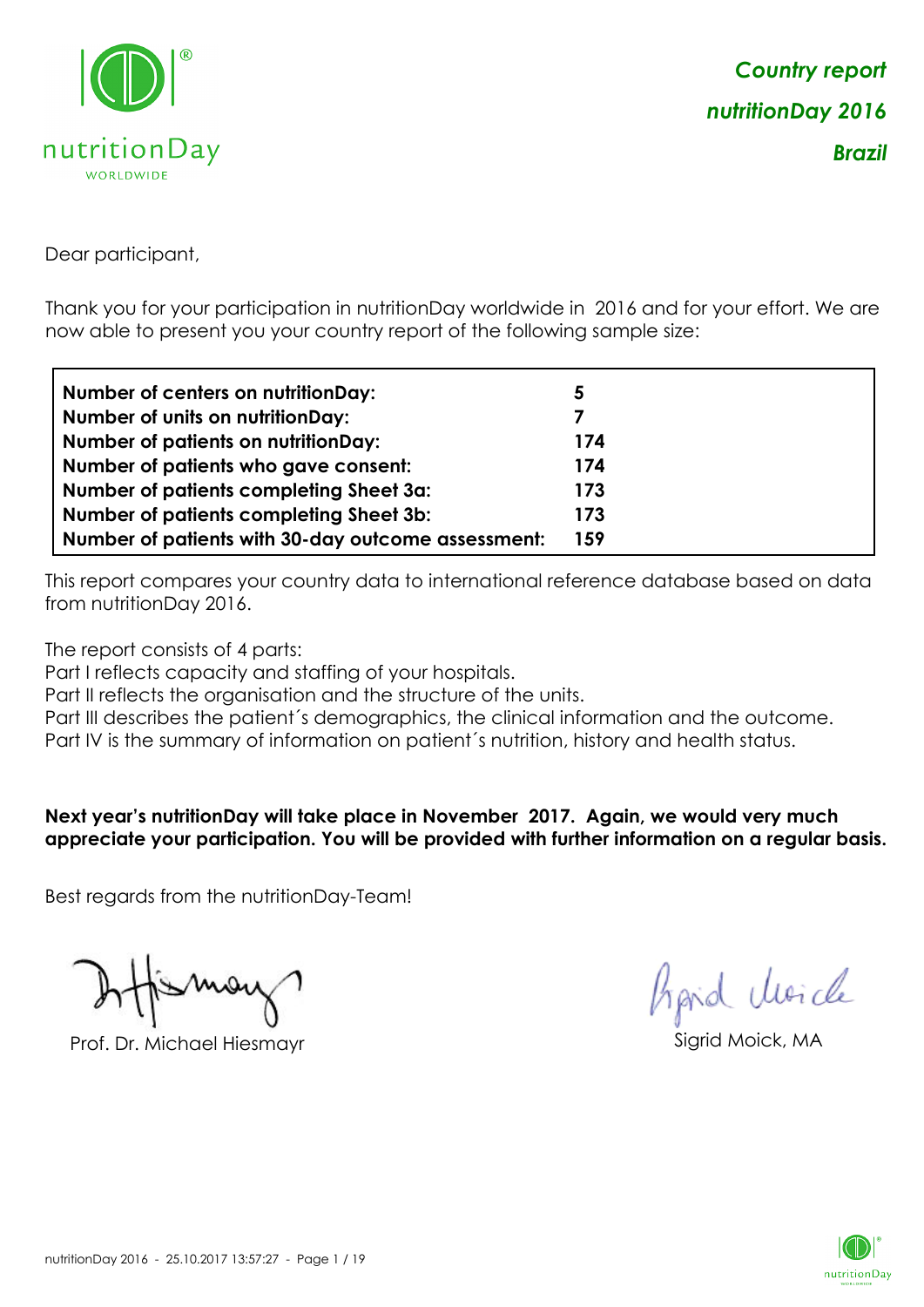## *I. Hospital capacity and staffing ("Hospital sheet"):*

|                                                                                    | <b>YOUR RESULTS</b>          | <b>REFERENCE RESULTS</b> |
|------------------------------------------------------------------------------------|------------------------------|--------------------------|
| 1. Total number of beds in hospital                                                | 194 [175-213]                | 305 [180-526]            |
|                                                                                    |                              |                          |
| 2. Total number of admissions in the hospital last year 10000 [10000-10000]        |                              | 17891 [8741-38415]       |
|                                                                                    |                              |                          |
| 3. Total number of staff in the hospital                                           |                              |                          |
| <b>Total medical doctors</b>                                                       | 40 [40-40]                   | 162 [65-328]             |
| <b>Medical specialists</b>                                                         | 65 [53-78]                   | 108 [44-210]             |
| Medical non-specialists                                                            |                              | 35 [12-81]               |
| <b>Nurses</b>                                                                      | 47 [34-61]                   | 346 [124-710]            |
| <b>Dieticians</b>                                                                  | $0 [0-0]$                    | $4[1-8]$                 |
| <b>Nutritionists</b>                                                               | $6[4-7]$                     | $1[0-4]$                 |
| Pharmacists                                                                        | $6[6-7]$                     | $6[3-14]$                |
| Kitchen staff                                                                      | 27 [20-33]                   | 28 [11-55]               |
|                                                                                    |                              |                          |
| <b>Full time equivalent</b>                                                        |                              |                          |
| <b>Total medical doctors</b>                                                       | $\qquad \qquad \blacksquare$ | 126 [56-296]             |
| <b>Medical specialists</b>                                                         |                              | 88 [44-210]              |
| Medical non-specialists                                                            |                              | 33 [11-83]               |
| <b>Nurses</b>                                                                      | 47 [34-61]                   | 317 [123-726]            |
| <b>Dieticians</b>                                                                  |                              | $4[1-7]$                 |
| <b>Nutritionists</b>                                                               | 40 [40-40]                   | $1[0-4]$                 |
| Pharmacists                                                                        | 40 [40-40]                   | $5[2-11]$                |
| Kitchen staff                                                                      |                              | 25 [12-50]               |
|                                                                                    |                              |                          |
| 4. Does the hospital have a nutrition care strategy?                               | 2 (100%) Yes                 | 269 (76.0%) Yes          |
|                                                                                    |                              |                          |
| 5. Which nutrition-related standards or routine activities exist in your hospital? |                              |                          |
| Nutrition training is available                                                    | 2 (100%) Yes                 | 226 (63.8%) Yes          |
| Nutrition steering committee is available                                          | 2 (100%) Yes                 | 207 (58.5%) Yes          |
| Quality indicators are recorded and reported to national<br>or regional level      |                              | 139 (39.3%) Yes          |
| Quality indicators are used for internal benchmarking                              | 2 (100%) Yes                 | 171 (48.3%) Yes          |
| Patient feedback about food and food service is collected<br>using a questionnaire | 2 (100%) Yes                 | 250 (70.6%) Yes          |
| None                                                                               |                              | 30 (8.5%) Yes            |
| No answer given                                                                    |                              |                          |

#### **6. Which codes are available /routinely used in your hospital for billing and reimbursement purposes?**

| Codes available            |              |                 |
|----------------------------|--------------|-----------------|
| <b>Nutrition Support</b>   | 2 (100%) Yes | 175 (49.4%) Yes |
| Oral nutrition supplements | 2 (100%) Yes | 141 (39.8%) Yes |

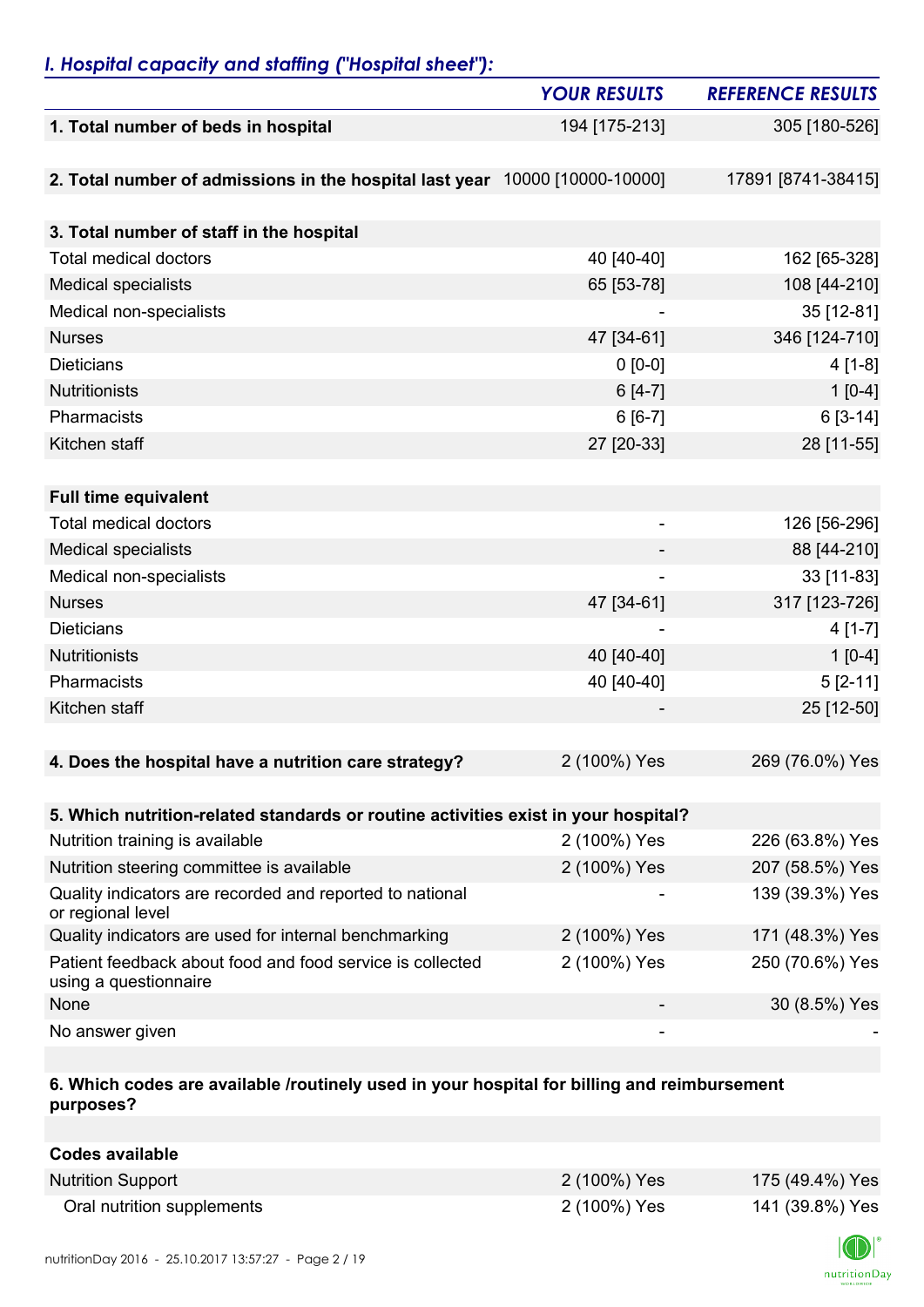| Parenteral nutrition                                      | 2 (100%) Yes             | 202 (57.1%) Yes |
|-----------------------------------------------------------|--------------------------|-----------------|
| <b>Enteral nutrition</b>                                  | 1 (50.0%) Yes            | 167 (47.2%) Yes |
| Dietary counseling                                        | 1 (50.0%) Yes            | 120 (33.9%) Yes |
| Specific dietary interventions                            | 1 (50.0%) Yes            | 104 (29.4%) Yes |
| Screening for malnutrition                                | 1 (50.0%) Yes            | 88 (24.9%) Yes  |
| <b>Risk of malnutrition</b>                               | 1 (50.0%) Yes            | 90 (25.4%) Yes  |
| Malnutrition (in general)                                 | 1 (50.0%) Yes            | 170 (48.0%) Yes |
| Severity of malnutrition (i.e. mild, moderate, severe)    | 1 (50.0%) Yes            | 154 (43.5%) Yes |
| No information available from billing/finance/controlling |                          | 55 (15.5%) Yes  |
| No answer given                                           |                          | 28 (7.9%)       |
|                                                           |                          |                 |
| <b>Codes routinely used</b>                               |                          |                 |
| <b>Nutrition Support</b>                                  | 1 (50.0%) Yes            | 139 (39.3%) Yes |
| Oral nutrition supplements                                | 1 (50.0%) Yes            | 111 (31.4%) Yes |
| Parenteral nutrition                                      | 1 (50.0%) Yes            | 177 (50.0%) Yes |
| <b>Enteral nutrition</b>                                  | -                        | 145 (41.0%) Yes |
| Dietary counseling                                        |                          | 88 (24.9%) Yes  |
| Specific dietary interventions                            |                          | 84 (23.7%) Yes  |
| Screening for malnutrition                                |                          | 68 (19.2%) Yes  |
| <b>Risk of malnutrition</b>                               |                          | 61 (17.2%) Yes  |
| Malnutrition (in general)                                 |                          | 138 (39.0%) Yes |
| Severity of malnutrition (i.e. mild, moderate, severe)    | $\overline{\phantom{a}}$ | 126 (35.6%) Yes |
| No information available from billing/finance/controlling |                          | 68 (19.2%) Yes  |
| No answer given                                           |                          | 42 (11.9%)      |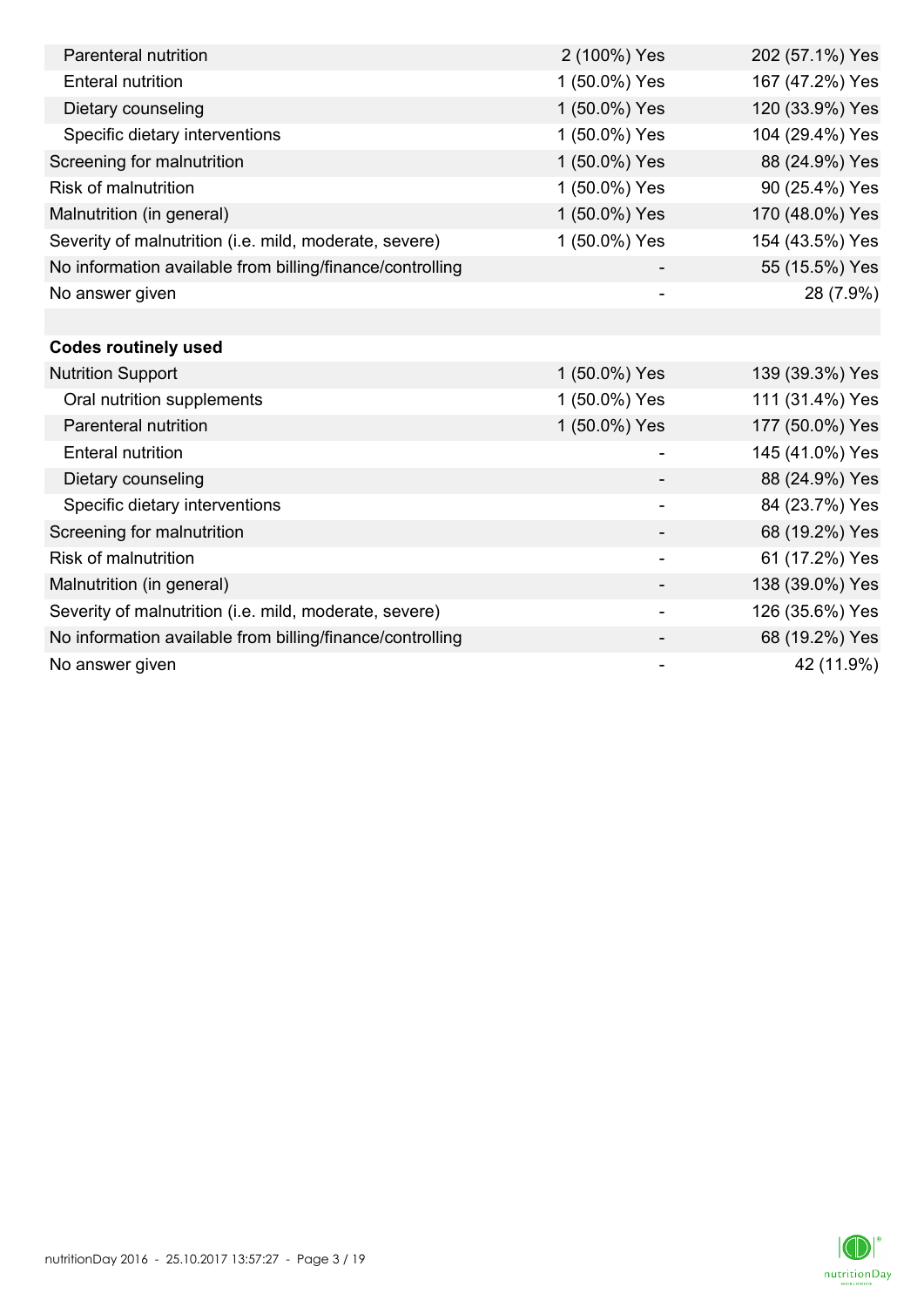# *II. Unit organisation and structures ("Sheet 1a/1b"):*

|                                                                       | <b>YOUR RESULTS</b>          | <b>REFERENCE RESULTS</b> |
|-----------------------------------------------------------------------|------------------------------|--------------------------|
|                                                                       |                              |                          |
| Internal Medicine / General                                           | $1(14.3\%)$                  | 92 (20.0%)               |
| Internal Medicine / Cardiology                                        |                              | 26 (5.7%)                |
| Internal Medicine / Gastroenterology & hepatology                     |                              | 31 (6.8%)                |
| Internal Medicine / Geriatrics                                        |                              | $37(8.1\%)$              |
| Internal Medicine / Infectious diseases                               | $\overline{a}$               | $5(1.1\%)$               |
| Internal Medicine / Nephrology                                        |                              | $5(1.1\%)$               |
| Internal Medicine / Oncology (incl. radiotherapy)                     | 1(14.3%)                     | 35 (7.6%)                |
| Interdisciplinary                                                     | $2(28.6\%)$                  | 21 (4.6%)                |
| Long term care                                                        |                              | 7(1.5%)                  |
| Neurology                                                             |                              | $14(3.1\%)$              |
| Surgery / General                                                     | $\qquad \qquad \blacksquare$ | 82 (17.9%)               |
| Surgery/ Cardiac/Vascular/Thoracic                                    |                              | $6(1.3\%)$               |
| Surgery / Neurosurgery                                                |                              | $4(0.9\%)$               |
| Surgery / Orthopedic                                                  |                              | 19 (4.1%)                |
| Trauma                                                                |                              | 7(1.5%)                  |
| Ear Nose Throat (ENT)                                                 |                              | 7(1.5%)                  |
| Gynecology / Obstetrics                                               | $\overline{\phantom{0}}$     | 10 (2.2%)                |
| Pediatrics                                                            |                              |                          |
| Psychiatry                                                            |                              | 3(0.7%)                  |
| <b>Others</b>                                                         | $3(42.9\%)$                  | 48 (10.5%)               |
|                                                                       |                              |                          |
| 2. Number of registered inpatients at noon                            | 20 [18-28]                   | 24 [17-35]               |
|                                                                       |                              |                          |
| 3. Total bed capacity of the unit                                     | 22 [19-31]                   | 31 [25-44]               |
|                                                                       |                              |                          |
| 4. Number of each type of staff in the unit for TODAY's morning shift |                              |                          |
|                                                                       |                              |                          |
| <b>Fully trained</b>                                                  |                              |                          |
| <b>Medical doctors</b>                                                | $4 [3-11]$                   | $4[2-8]$                 |
| <b>Nurses</b>                                                         | $2[2-8]$                     | $5[4-8]$                 |
| Nursing aides                                                         | 8 [7-31]                     | $2[1-4]$                 |
| <b>Dieticians</b>                                                     | $0 [0-1]$                    | $1 [0-1]$                |
| <b>Nutritionists</b>                                                  | $2[2-5]$                     | $0 [0-1]$                |
| Administrative staff                                                  | $1[1-2]$                     | $1[0-2]$                 |
| Other staff involved in patient care                                  | $4[4-5]$                     | $1[0-3]$                 |
|                                                                       |                              |                          |
| In training                                                           |                              |                          |
| <b>Medical doctors</b>                                                | $7 [7-9]$                    | $1$ [0-3]                |
| <b>Medical students</b>                                               | 12 [6-12]                    | $1[0-2]$                 |
| <b>Nurses</b>                                                         | $3[3-8]$                     | $1[0-3]$                 |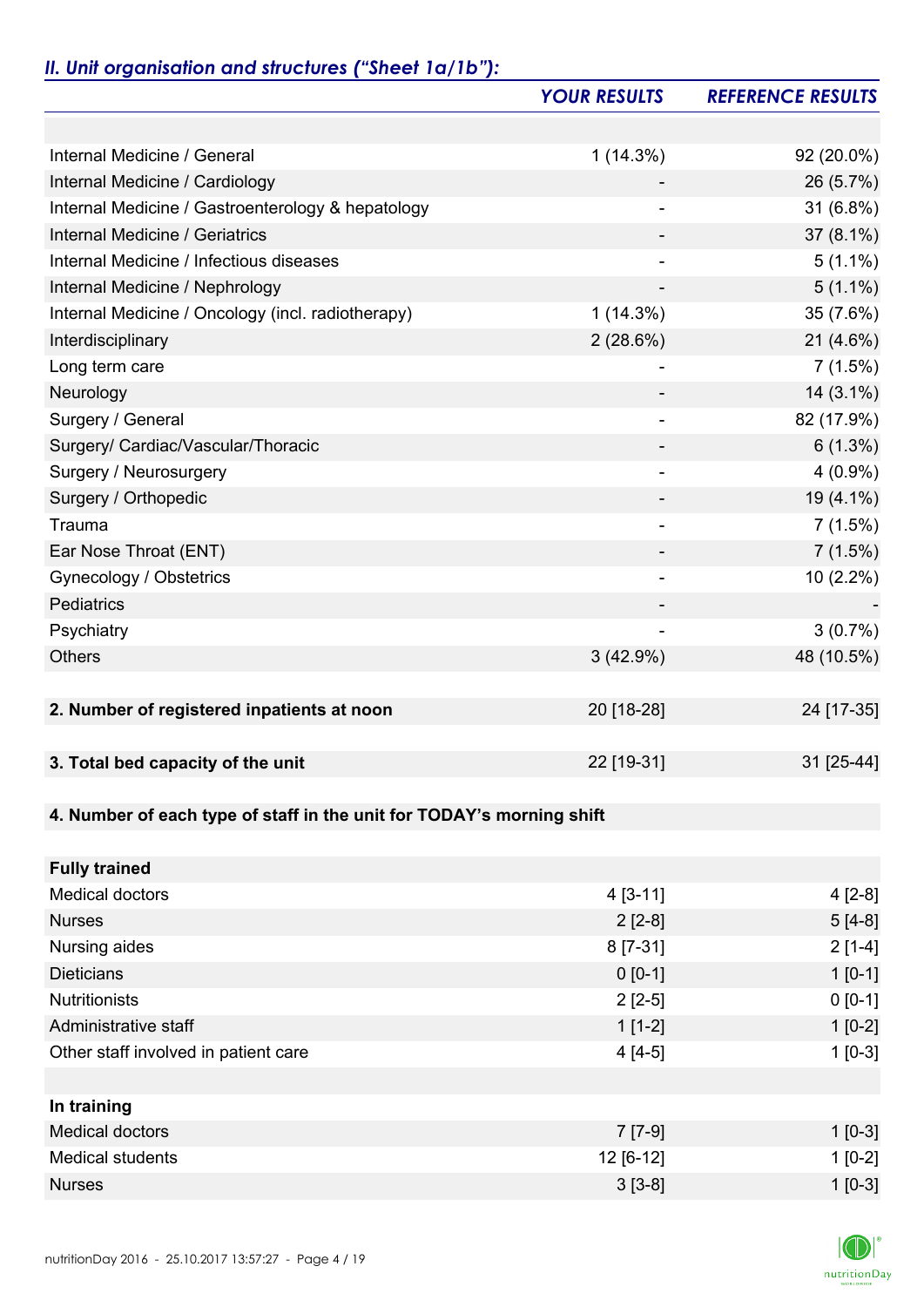| Nursing aides                                                                                       | $0 [0-0]$     | $0 [0-0]$       |
|-----------------------------------------------------------------------------------------------------|---------------|-----------------|
| <b>Dieticians</b>                                                                                   | $0 [0-0]$     | $0 [0-0]$       |
| <b>Nutritionists</b>                                                                                | $3[2-3]$      | $0 [0-0]$       |
| Other staff involved in patient care                                                                | $3[1-4]$      | $0 [0-0]$       |
|                                                                                                     |               |                 |
| 5. Is there a nutrition support team in your hospital<br>available?                                 | 4 (100%) Yes  | 323 (73.6%) Yes |
| 6. Does the unit have a nutrition care strategy?                                                    | 4 (100%) Yes  | 316 (72.0%) Yes |
| 7. Is there a person in your unit responsible for<br>nutrition care?                                | 4 (100%) Yes  | 317 (72.2%) Yes |
| 8. Is there a dietician, nutritionist or dietetic assistant<br>available for your unit?             | 4 (100%) Yes  | 395 (90.0%) Yes |
| 9. Is specific staff responsible for providing feeding<br>assistance to patients during meal times? | 2 (50.0%) Yes | 268 (61.0%) Yes |
| 10. How do you MAINLY screen/monitor patients for malnutrition?                                     |               |                 |
|                                                                                                     |               |                 |
| At admission                                                                                        |               |                 |
| No routine screening                                                                                | ۰             | 45 (9.8%) Yes   |
| No fixed criteria                                                                                   |               | 10 (2.2%) Yes   |
| Experience / visual assessment only                                                                 |               | 43 (9.4%) Yes   |
| Weighing / BMI only                                                                                 |               | 66 (14.4%) Yes  |
| <b>Nutritional Risk Screening (NRS) 2002</b>                                                        | 3 (42.9%) Yes | 131 (28.5%) Yes |
| Malnutrition Universal Screening Tool (MUST)                                                        | 1 (14.3%) Yes | 28 (6.1%) Yes   |
| Malnutrition Screening tool (MST)                                                                   |               | 42 (9.2%) Yes   |
| <b>SNAQ</b>                                                                                         |               | 2 (0.44%) Yes   |
| Other formal tool                                                                                   |               | 70 (15.3%) Yes  |
| I do not know                                                                                       |               | 2 (0.44%) Yes   |
| Missing                                                                                             | 3(42.9%)      | 20 (4.4%)       |
|                                                                                                     |               |                 |
| <b>During hospital stay</b>                                                                         |               |                 |
| No routine monitoring                                                                               |               | 43 (9.4%) Yes   |
| No fixed criteria                                                                                   |               | 44 (9.6%) Yes   |
| Experience / visual assessment only                                                                 |               | 90 (19.6%) Yes  |
| Weighing / BMI only                                                                                 | 2 (28.6%) Yes | 132 (28.8%) Yes |
| Other formal tool                                                                                   | 2 (28.6%) Yes | 121 (26.4%) Yes |
| I do not know                                                                                       |               | 9 (2.0%) Yes    |
| Missing                                                                                             | $3(42.9\%)$   | 20 (4.4%)       |
|                                                                                                     |               |                 |
| 11a. Do you routinely use guidelines or standards for<br>nutrition care?                            | 4 (100%) Yes  | 343 (78.7%) Yes |

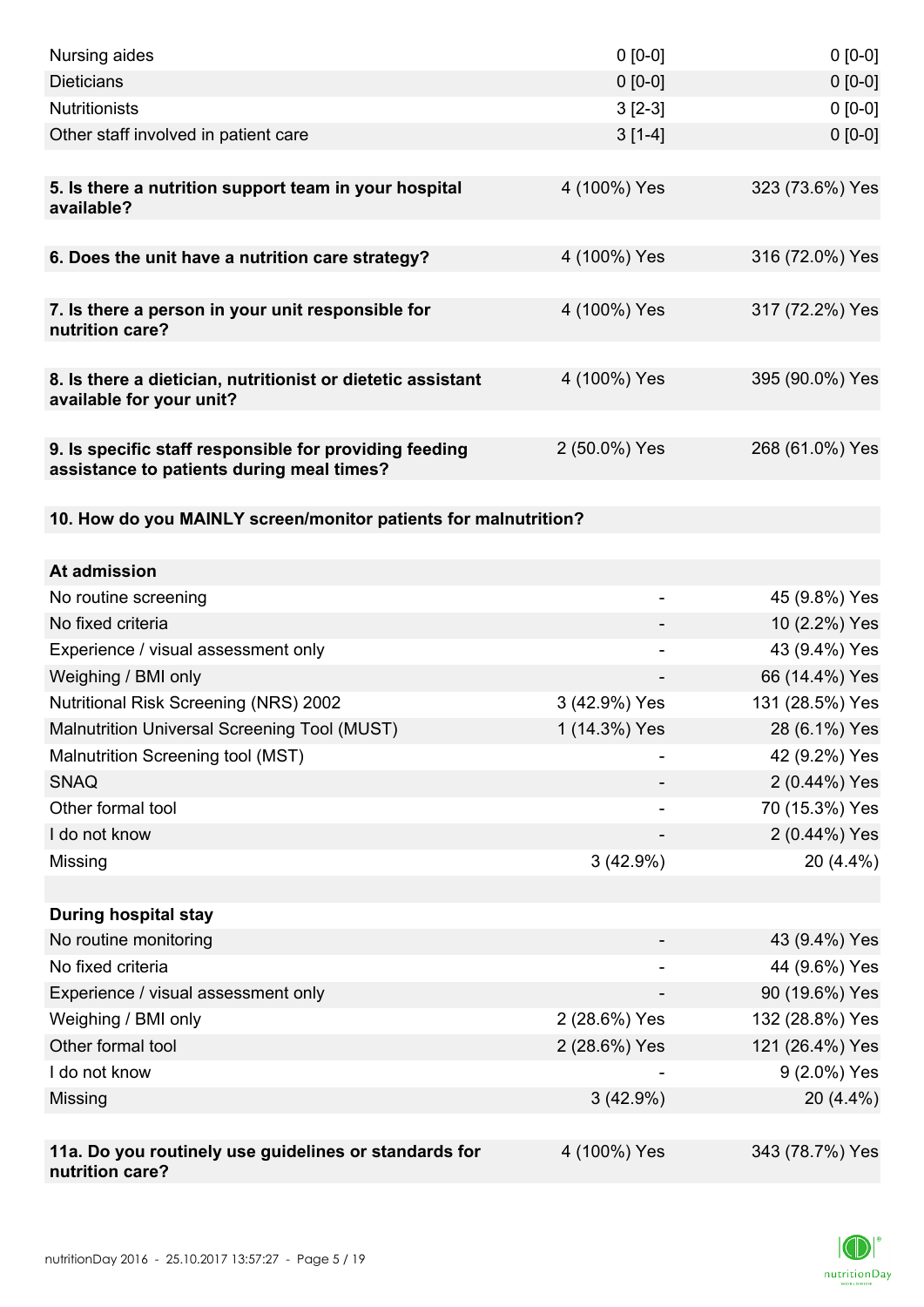| 11b. If yes, which one is mainly used?  |               |                 |
|-----------------------------------------|---------------|-----------------|
| International guidelines                | 1 (25.0%) Yes | 86 (25.1%) Yes  |
| National guidelines                     | 1 (25.0%) Yes | 56 (16.3%) Yes  |
| Standards on hospital level             | 1 (25.0%) Yes | 115 (33.5%) Yes |
| Standards on unit level                 | 1 (25.0%) Yes | 23 (6.7%) Yes   |
| Individual patient nutrition care plans |               | 56 (16.3%) Yes  |
| Other                                   |               | 4 (1.2%) Yes    |
| Missing                                 |               | 3(0.87%)        |

## **12. What is routinely done in your unit for given patient groups?**

| At risk                                                    |               |                 |
|------------------------------------------------------------|---------------|-----------------|
| Watchful waiting                                           | 3 (42.9%) Yes | 139 (30.3%) Yes |
| Discuss nutrition care activities during ward rounds       | 4 (57.1%) Yes | 192 (41.8%) Yes |
| Develop an individual nutrition care plan                  | 4 (57.1%) Yes | 246 (53.6%) Yes |
| Initiate treatment / nutrition intervention                | 4 (57.1%) Yes | 277 (60.3%) Yes |
| Consult a nutrition expert (dietician, nutritionist, etc.) | 4 (57.1%) Yes | 285 (62.1%) Yes |
| Consult a medical professional                             | 2 (28.6%) Yes | 172 (37.5%) Yes |
| Calculate energy requirements                              | 4 (57.1%) Yes | 232 (50.5%) Yes |
| Calculate protein requirements                             | 4 (57.1%) Yes | 226 (49.2%) Yes |
|                                                            |               |                 |
| <b>Malnourished</b>                                        |               |                 |
| Watchful waiting                                           | 1 (14.3%) Yes | 98 (21.4%) Yes  |
| Discuss nutrition care activities during ward rounds       | 2 (28.6%) Yes | 208 (45.3%) Yes |
| Develop an individual nutrition care plan                  | 2 (28.6%) Yes | 258 (56.2%) Yes |
| Initiate treatment / nutrition intervention                | 2 (28.6%) Yes | 304 (66.2%) Yes |
| Consult a nutrition expert (dietician, nutritionist, etc.) | 2 (28.6%) Yes | 284 (61.9%) Yes |
| Consult a medical professional                             | 4 (57.1%) Yes | 183 (39.9%) Yes |
| Calculate energy requirements                              | 2 (28.6%) Yes | 261 (56.9%) Yes |
| Calculate protein requirements                             | 2 (28.6%) Yes | 257 (56.0%) Yes |
|                                                            |               |                 |
| <b>Every patient</b>                                       |               |                 |
| Watchful waiting                                           |               | 193 (42.0%) Yes |
| Discuss nutrition care activities during ward rounds       |               | 126 (27.5%) Yes |
| Develop an individual nutrition care plan                  |               | 74 (16.1%) Yes  |
| Initiate treatment / nutrition intervention                |               | 57 (12.4%) Yes  |
| Consult a nutrition expert (dietician, nutritionist, etc.) | 1 (14.3%) Yes | 73 (15.9%) Yes  |
| Consult a medical professional                             |               | 101 (22.0%) Yes |
| Calculate energy requirements                              |               | 50 (10.9%) Yes  |
| Calculate protein requirements                             |               | 44 (9.6%) Yes   |
|                                                            |               |                 |
| <b>Never</b>                                               |               |                 |
| Watchful waiting                                           |               | 34 (7.4%) Yes   |
| Discuss nutrition care activities during ward rounds       | -             | 38 (8.3%) Yes   |

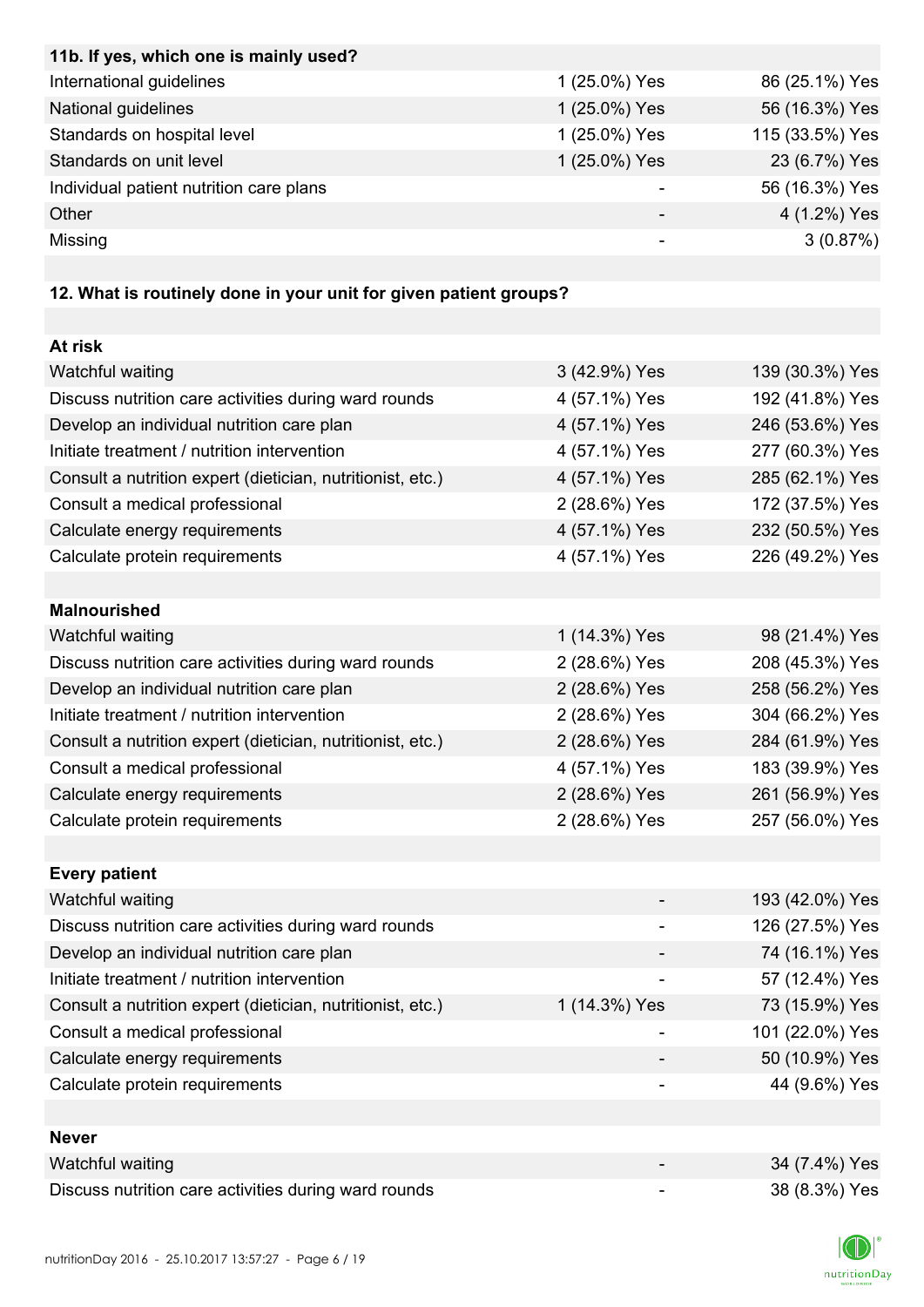| Develop an individual nutrition care plan                          |                          | 31 (6.8%) Yes   |
|--------------------------------------------------------------------|--------------------------|-----------------|
| Initiate treatment / nutrition intervention                        |                          | 6 (1.3%) Yes    |
| Consult a nutrition expert (dietician, nutritionist, etc.)         |                          | 8 (1.7%) Yes    |
| Consult a medical professional                                     | ۰                        | 49 (10.7%) Yes  |
| Calculate energy requirements                                      | -                        | 50 (10.9%) Yes  |
| Calculate protein requirements                                     |                          | 54 (11.8%) Yes  |
|                                                                    |                          |                 |
| I do not know                                                      |                          |                 |
| Watchful waiting                                                   |                          | 20 (4.4%) Yes   |
| Discuss nutrition care activities during ward rounds               | $\overline{\phantom{a}}$ | 10 (2.2%) Yes   |
| Develop an individual nutrition care plan                          |                          | 5 (1.1%) Yes    |
| Initiate treatment / nutrition intervention                        |                          | 4 (0.87%) Yes   |
| Consult a nutrition expert (dietician, nutritionist, etc.)         |                          | 4 (0.87%) Yes   |
| Consult a medical professional                                     |                          | 18 (3.9%) Yes   |
| Calculate energy requirements                                      |                          | 11 (2.4%) Yes   |
| Calculate protein requirements                                     | $\overline{\phantom{a}}$ | 13 (2.8%) Yes   |
|                                                                    |                          |                 |
| 13. When do you routinely weigh your patients?                     |                          |                 |
| at admission                                                       | 1 (14.3%) Yes            | 291 (63.4%) Yes |
| Within 24 hours                                                    |                          | 64 (13.9%) Yes  |
| Within 48 hours                                                    |                          | 20 (4.4%) Yes   |
| Within 72 hours                                                    | 2 (28.6%) Yes            | 13 (2.8%) Yes   |
| Every week                                                         | 1 (14.3%) Yes            | 152 (33.1%) Yes |
| Occasionally                                                       |                          | 59 (12.9%) Yes  |
| When requested                                                     | 1 (14.3%) Yes            | 207 (45.1%) Yes |
| At discharge                                                       | 1 (14.3%) Yes            | 20 (4.4%) Yes   |
| Never                                                              |                          | 8 (1.7%) Yes    |
| I do not know                                                      |                          | 1 (0.22%) Yes   |
| No answer given                                                    | $3(5.0\%)$               | 22 (4.8%)       |
|                                                                    |                          |                 |
| 14. What do you do to support adequate food intake of patients?    |                          |                 |
| Offer additional meals or in between snacks                        | 3 (42.9%) Yes            | 338 (73.6%) Yes |
| Offer meal choices                                                 | 3 (42.9%) Yes            | 336 (73.2%) Yes |
| Offer different portion sizes                                      | 4 (57.1%) Yes            | 282 (61.4%) Yes |
| Consider food presentation                                         | 3 (42.9%) Yes            | 192 (41.8%) Yes |
| Change food texture/consistency as needed                          | 4 (57.1%) Yes            | 376 (81.9%) Yes |
| Consider patient problems with eating and drinking                 | 4 (57.1%) Yes            | 372 (81.0%) Yes |
| Ensure that mealtimes are undisturbed/protected<br>mealtime policy |                          | 51 (11.1%) Yes  |
| Promote positive eating environment                                |                          | 82 (17.9%) Yes  |
| Consider cultural/religious preferences                            | 1 (14.3%) Yes            | 188 (41.0%) Yes |
| Consider patient allergies / intolerances                          | 1 (14.3%) Yes            | 214 (46.6%) Yes |
| Other                                                              |                          | 29 (6.3%) Yes   |
| I do not know                                                      |                          | 6 (1.3%) Yes    |
| No answer given                                                    | 3(42.9%)                 | 20 (4.4%)       |
|                                                                    |                          |                 |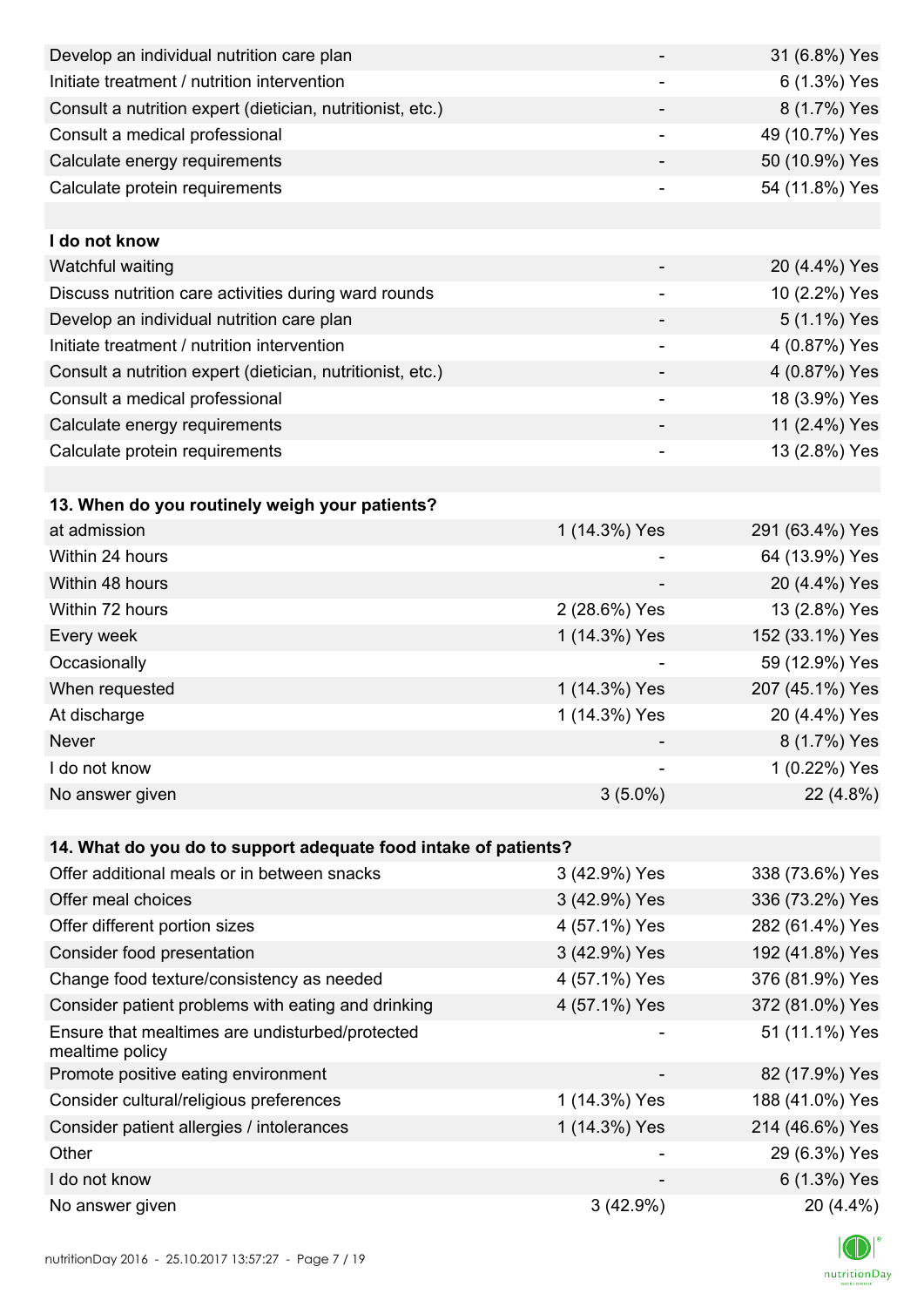| 15. Which nutrition-related standards or routine activities exist in your unit?     |                           |                         |
|-------------------------------------------------------------------------------------|---------------------------|-------------------------|
| Nutrition training is available                                                     | 4 (57.1%) Yes             | 257 (56.0%) Yes         |
| Reporting of nutrition related information to hospital<br>managers                  | 3 (42.9%) Yes             | 201 (43.8%) Yes         |
| Quality indicators are recorded and reported to national<br>or regional level       | 3 (42.9%) Yes             | 123 (26.8%) Yes         |
| Quality indicators are used for internal benchmarking                               | 3 (42.9%) Yes             | 166 (36.2%) Yes         |
| Patient feedback about food and food service is collected<br>using a questionnaire  | 2 (28.6%) Yes             | 291 (63.4%) Yes         |
| None                                                                                |                           | 21 (4.6%) Yes           |
| I do not know                                                                       |                           | 11 (2.4%) Yes           |
| No answer given                                                                     | 3(42.9%)                  | 36 (7.8%)               |
|                                                                                     |                           |                         |
| 16. At admission what is asked and documented?                                      |                           |                         |
| Change in weight                                                                    | 4 (57.1%) Yes             | 358 (78.0%) Yes         |
| Eating habits/difficulties                                                          | 4 (57.1%) Yes             | 336 (73.2%) Yes         |
| Nutrition before admission                                                          | 4 (57.1%) Yes             | 260 (56.6%) Yes         |
| None                                                                                |                           | 9 (2.0%) Yes            |
| I do not know                                                                       |                           | 5 (1.1%) Yes            |
| No answer given                                                                     | 3(42.9%)                  | 38 (8.3%)               |
|                                                                                     |                           |                         |
| 17. On what forms is there a specific part about eating, nutrition or malnutrition? |                           |                         |
| a. Patient Record has a section for                                                 |                           |                         |
| indicating if the patient is malnourished or at riak of                             | $1157101$ V <sub>00</sub> | 222 (70.40) $\sqrt{20}$ |

| indicating if the patient is malnourished or at risk of<br>malnutrition              | 4 (57.1%) Yes | 323 (70.4%) Yes |
|--------------------------------------------------------------------------------------|---------------|-----------------|
| nutrition treatment                                                                  | 4 (57.1%) Yes | 270 (58.8%) Yes |
| None                                                                                 |               | 30 (6.5%) Yes   |
| I do not know                                                                        | 4 (57.1%) Yes | 270 (58.8%) Yes |
|                                                                                      |               |                 |
| b. Discharge Letter                                                                  |               |                 |
| summarizes nutrition treatment received during stay                                  | 2 (28.6%) Yes | 162 (35.3%) Yes |
| makes future nutrition-related recommendations                                       | 4 (57.1%) Yes | 258 (56.2%) Yes |
| None                                                                                 |               | 56 (12.2%) Yes  |
| I do not know                                                                        |               | 23 (5.0%) Yes   |
|                                                                                      |               |                 |
| 18. Do you provide brochures about malnutrition to at<br>risk/malnourished patients? | 1 (25.0%) Yes | 162 (43.9%) Yes |
|                                                                                      |               |                 |
| 19. Who filled in this sheet?                                                        |               |                 |
| Head staff                                                                           |               | 117 (25.5%) Yes |
| Dietician                                                                            | 4 (57.1%) Yes | 236 (51.4%) Yes |
| <b>Nurse</b>                                                                         |               | 124 (27.0%) Yes |
| Physician                                                                            | -             | 72 (15.7%) Yes  |
| Administrative staff                                                                 |               | 4 (0.87%) Yes   |

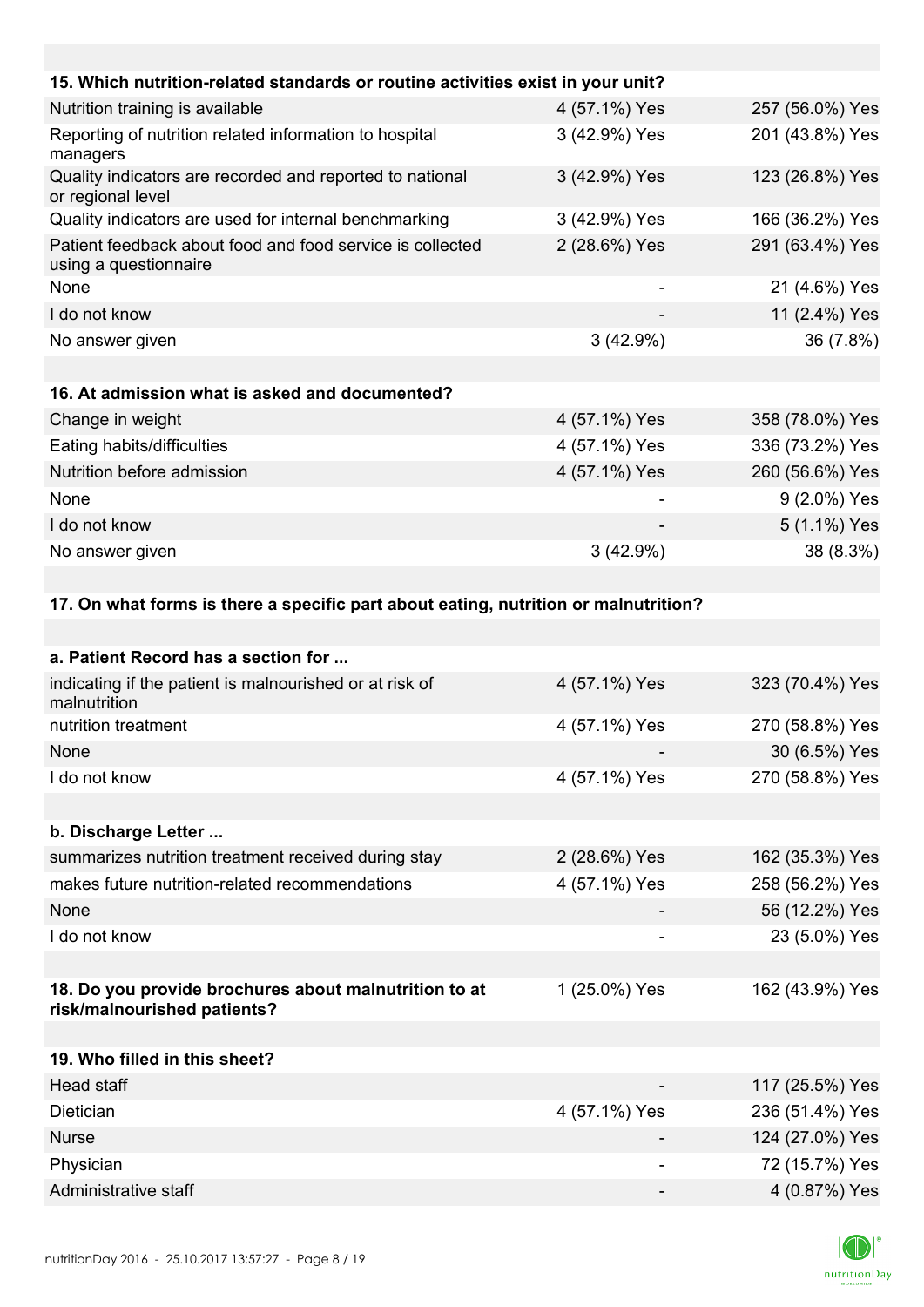| Other         | -                        | 7 (1.5%) Yes             |
|---------------|--------------------------|--------------------------|
| None          | $\overline{\phantom{0}}$ | $\overline{\phantom{0}}$ |
| I do not know | $\overline{\phantom{0}}$ | 3 (0.65%) Yes            |

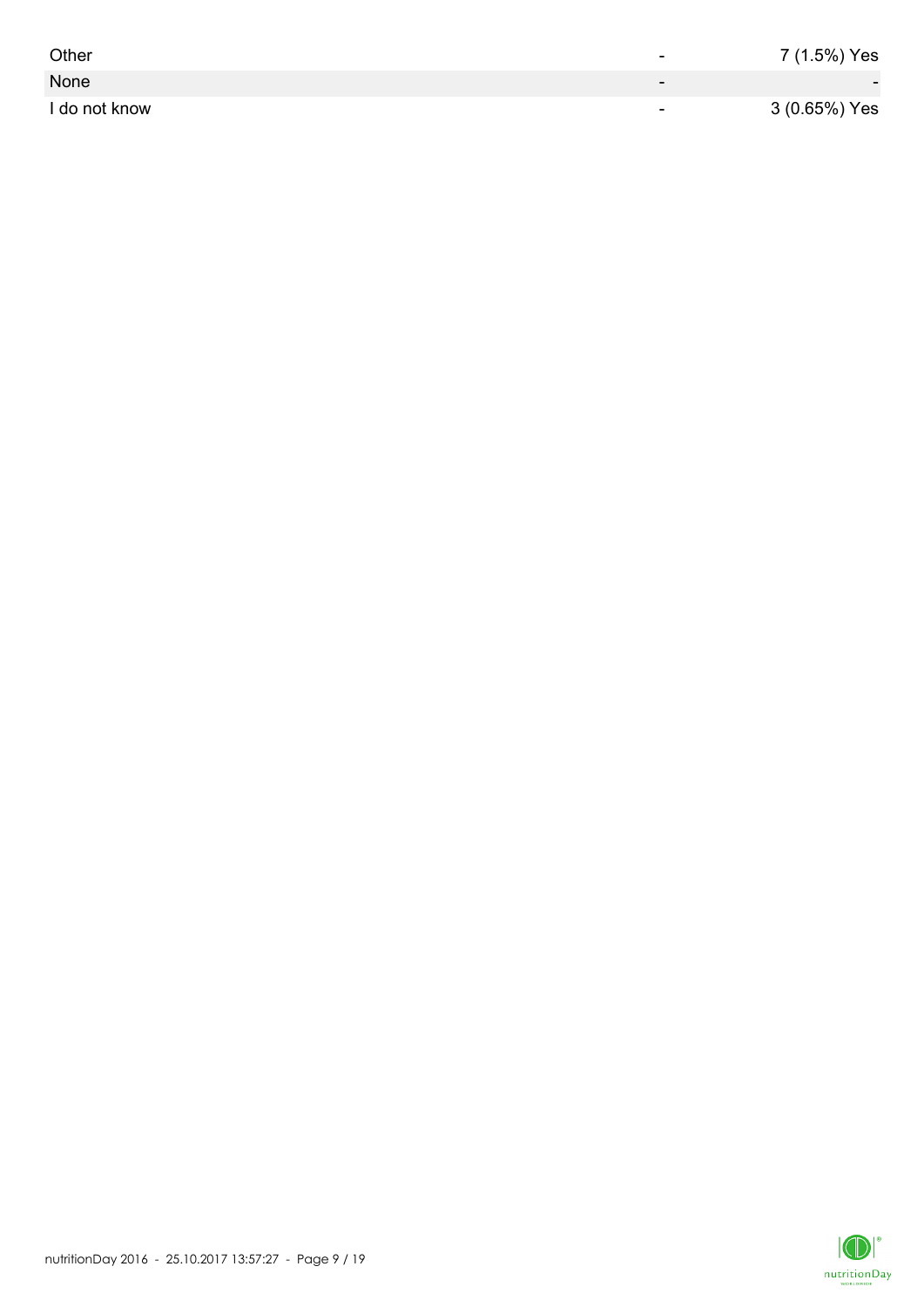|                                                                                         | <b>YOUR RESULTS</b> | <b>REFERENCE RESULTS</b> |
|-----------------------------------------------------------------------------------------|---------------------|--------------------------|
|                                                                                         |                     |                          |
| Total                                                                                   | 174                 | 8743                     |
| Age                                                                                     | 61 [50-70]          | 67 [53-78]               |
| Female                                                                                  | 88 (50.6%)          | 4410 (50.4%)             |
| Weight                                                                                  | 69.4±16.5           | 69.1±18.8                |
| Height                                                                                  | 165±9               | 164±10                   |
| <b>BMI</b>                                                                              | $25.5 \pm 5.7$      | $25.5 \pm 6.0$           |
|                                                                                         |                     |                          |
| 1. This hospital admission was                                                          |                     |                          |
| planned                                                                                 | 92 (52.9%)          | 3052 (34.9%)             |
| an emergency                                                                            | 77 (44.3%)          | 5037 (57.6%)             |
| I do not know                                                                           | $5(2.9\%)$          | 654 (7.5%)               |
| No answer given                                                                         |                     |                          |
| 2a. Diagnosis at admission                                                              |                     |                          |
| 0100 Infectious and parasitic diseases                                                  | 18 (10.3%)          | 801 (9.2%)               |
| 0200 Neoplasms                                                                          | 60 (34.5%)          | 1381 (15.8%)             |
| 0300 Blood and bloodforming organs and the immune<br>mechanism                          | 20 (11.5%)          | 578 (6.6%)               |
| 0400 Endocrine, nutritional and metabolic diseases                                      | 16 (9.2%)           | 1043 (11.9%)             |
| 0500 Mental health                                                                      | $6(3.4\%)$          | 333 (3.8%)               |
| 0600 Nervous system                                                                     | $6(3.4\%)$          | 762 (8.7%)               |
| 0700 Eye and adnexa                                                                     | 1(0.57%)            | 131 (1.5%)               |
| 0800 Ear and mastoid process                                                            |                     | 70 (0.80%)               |
| 0900 Circulatory system                                                                 | 31 (17.8%)          | 1723 (19.7%)             |
| 1000 Respiratory system                                                                 | 20 (11.5%)          | 1358 (15.5%)             |
| 1100 Digestive system                                                                   | 27 (15.5%)          | 2210 (25.3%)             |
| 1200 Skin and subcutaneous tissue                                                       | $5(2.9\%)$          | 424 (4.8%)               |
| 1300 Musculoskeletal system and connective tissue                                       | 13 (7.5%)           | 1276 (14.6%)             |
| 1400 Genitourinary system                                                               | 16 (9.2%)           | 809 (9.3%)               |
| 1500 Pregnancy, childbirth and the puerperium                                           |                     | 123 (1.4%)               |
| 1600 Conditions originating in the perinatal period                                     |                     | 21 (0.24%)               |
| 1700 Congenital/chromosomal abnormalities                                               |                     | $9(0.10\%)$              |
| 1800 Symptoms, signs, abnormal clinical/lab findings                                    | $6(3.4\%)$          | 391 (4.5%)               |
| 1900 Injury, poisoning                                                                  | 3(1.7%)             | 276 (3.2%)               |
| 2000 External causes of morbidity and mortality (e.g.<br>transport accidents, assaults) | $2(1.1\%)$          | 156 (1.8%)               |
| 2100 Factors influencing health status and contact with<br>health services              |                     | 210 (2.4%)               |
| No answer given                                                                         |                     |                          |
|                                                                                         |                     |                          |
| 3. Which conditions/comorbidities does this patient have?                               |                     |                          |

## Cardiac insufficiency 22.2%)

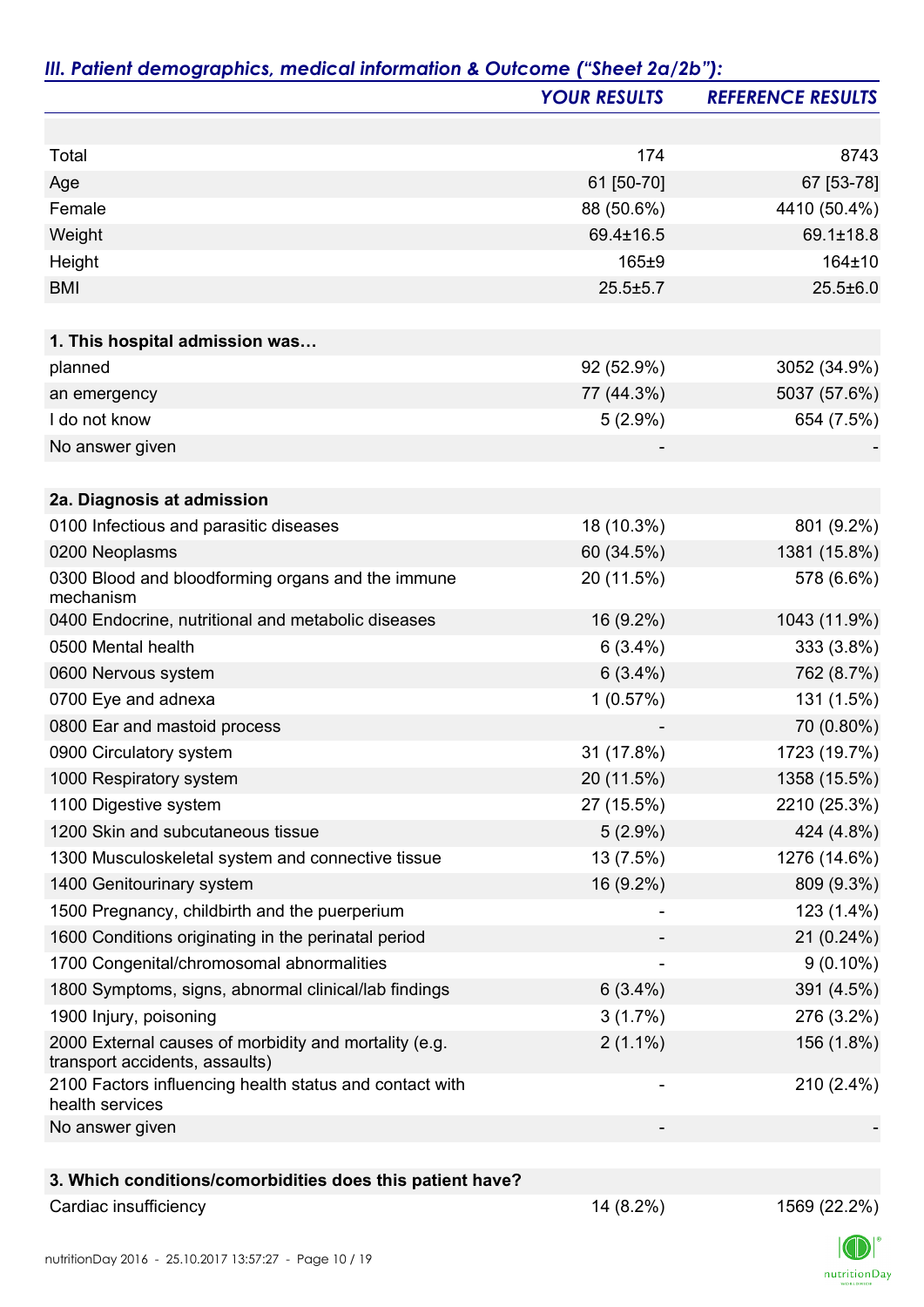| Myocardial infarction                                | 8(4.7%)     | 394 (5.8%)     |
|------------------------------------------------------|-------------|----------------|
| Chronic lung disease                                 | 15 (8.8%)   | 1080 (15.5%)   |
| Cerebral vascular disease                            | $4(2.3\%)$  | 745 (10.9%)    |
| Peripheral vascular disease                          | 8(4.7%)     | 869 (12.6%)    |
| Chronic liver disease                                | 11 (6.4%)   | 441 (6.5%)     |
| Chronic kidney disease                               | 10 (5.8%)   | 821 (11.9%)    |
| <b>Diabetes</b>                                      | 30 (17.4%)  | 1899 (26.8%)   |
| Cancer                                               | 31 (18.1%)  | 1733 (24.8%)   |
| Infection                                            | 17 (9.9%)   | 1103 (15.8%)   |
| Dementia                                             | $3(1.8\%)$  | 374 (5.5%)     |
| Major depressive disorder                            | 10 (5.9%)   | 377 (5.6%)     |
| Other chronic mental disorder                        | $3(1.8\%)$  | 378 (5.6%)     |
| Other chronic disease                                | 20 (13.2%)  | 1968 (27.8%)   |
| None                                                 | 55 (31.6%)  | 1394 (15.9%)   |
|                                                      |             |                |
| 4a. Previous operation during this hospital stay     |             |                |
| Yes, planned                                         | 24 (13.8%)  | 1743 (19.9%)   |
| Yes, acute                                           | $4(2.3\%)$  | 539 (6.2%)     |
| <b>No</b>                                            | 144 (82.8%) | 6145 (70.3%)   |
| I do not know                                        |             | 126 (1.4%)     |
| Missing                                              | $2(1.1\%)$  | 190 (2.2%)     |
|                                                      |             |                |
| Days since operation                                 | $2[1-7]$    | 4 [1-13]       |
|                                                      |             |                |
| 4b. Planned operation during this hospital stay      |             |                |
| Yes, today or tomorrow                               | $7(4.0\%)$  | 738 (8.4%)     |
| Yes, later                                           | $11(6.3\%)$ | 513 (5.9%)     |
| No                                                   | 151 (86.8%) | 6496 (74.3%)   |
| I do not know                                        | 1(0.57%)    | 414 (4.7%)     |
| Missing                                              | 4(2.3%)     | 582 (6.7%)     |
|                                                      |             |                |
| 5. Previous ICU admission during this hospital stay? | 16 (9.2%)   | 934 (10.7%)    |
| (Yes)                                                |             |                |
|                                                      |             |                |
| 6. Is this patient terminally ill?                   | $7(4.0\%)$  | 630 (7.2%)     |
|                                                      |             |                |
| 7. Fluid status                                      |             |                |
| Normal                                               | 127 (73.0%) | 6866 (78.5%)   |
| Overloaded                                           | 14 (8.0%)   | 500 (5.7%)     |
| Dehydrated                                           | 28 (16.1%)  | 450 (5.1%)     |
| I do not know                                        | $5(2.9\%)$  | 927 (10.6%)    |
| Missing                                              |             |                |
|                                                      |             |                |
| 8. Number of different medications planned           |             |                |
| Oral                                                 | $4[2-7]$    | $5[2-8]$       |
|                                                      |             | $\blacksquare$ |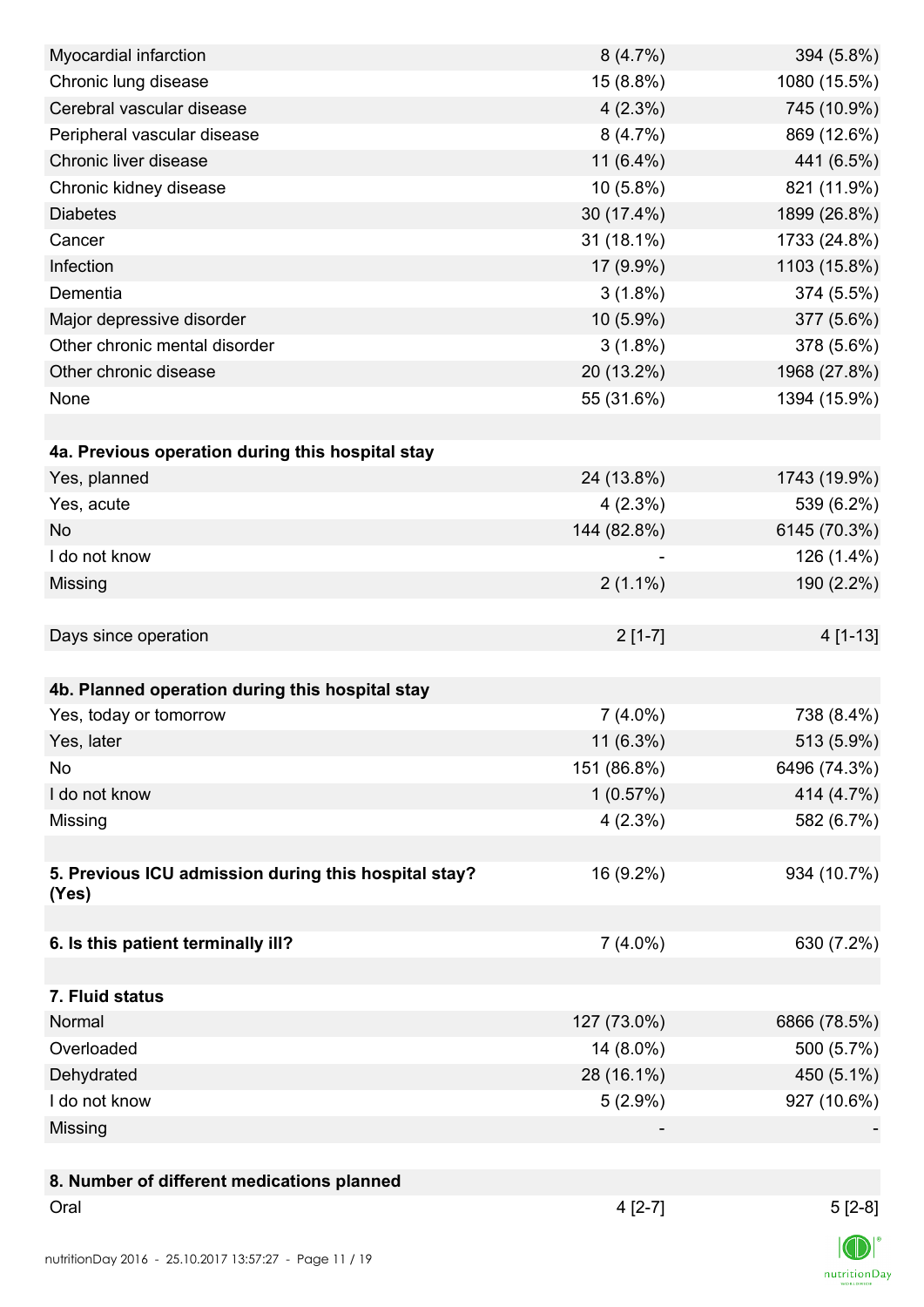| Other                                                                                 | $4[2-6]$    | $2[1-4]$     |
|---------------------------------------------------------------------------------------|-------------|--------------|
|                                                                                       |             |              |
| 9. Was this patient identified as malnourished or at risk of malnutrition?            |             |              |
| Malnourished                                                                          | 27 (15.5%)  | 871 (10.0%)  |
| At risk                                                                               | 36 (20.7%)  | 1543 (17.6%) |
| No                                                                                    | 108 (62.1%) | 5642 (64.5%) |
| I do not know                                                                         | $3(1.7\%)$  | 687 (7.9%)   |
| Missing                                                                               |             |              |
|                                                                                       |             |              |
| 10. IV Fluids                                                                         |             |              |
| Electrolyte solution (NaCl, Ringers lactate, etc)                                     | 105 (60.3%) | 3469 (39.7%) |
| 5% Glucose solution                                                                   | 10 (5.7%)   | 860 (9.8%)   |
|                                                                                       |             |              |
| 11. Number of ONS drinks planned                                                      | $0 [0-1]$   | $0 [0-0]$    |
|                                                                                       |             |              |
| 12. Nutrition intake                                                                  |             |              |
| Regular hospital food                                                                 | 73 (42.0%)  | 4849 (55.5%) |
| Fortified/enriched hospital food                                                      | 38 (21.8%)  | 756 (8.6%)   |
| Protein/energy supplement (e.g. ONS drinks)                                           | 32 (18.4%)  | 998 (11.4%)  |
| <b>Enteral nutrition</b>                                                              | 14 (8.0%)   | 485 (5.5%)   |
| Parenteral nutrition                                                                  |             | 479 (5.5%)   |
| Special diet                                                                          | 72 (41.4%)  | 3072 (35.1%) |
| None                                                                                  | $6(3.4\%)$  | 474 (5.4%)   |
|                                                                                       |             |              |
| 13a. All lines and Tubes                                                              |             |              |
| <b>Central Venous</b>                                                                 | 11 (6.3%)   | 734 (8.4%)   |
| Peripheral venous access                                                              | 120 (69.0%) | 4122 (47.1%) |
| Nasogastric                                                                           | $7(4.0\%)$  | 258 (3.0%)   |
| Nasojejunal                                                                           | $5(2.9\%)$  | 38 (0.43%)   |
| Nasoduadenal                                                                          | 1(0.57%)    | 22 (0.25%)   |
| Enterostoma                                                                           | 1(0.57%)    | 42 (0.48%)   |
| Percutaneous endoscopy/surgical gastrostomy                                           |             | 67 (0.77%)   |
| Percutaneous endoscopy/surgical jejunostomy                                           | 1(0.57%)    | 27 (0.31%)   |
| None                                                                                  | 42 (24.1%)  | 3894 (44.5%) |
|                                                                                       |             |              |
| 13b. Were there complications with nutrition related lines and tubes since admission? |             |              |
| Yes, previously                                                                       | $4(2.3\%)$  | 87 (1.00%)   |
| Yes, ongoing                                                                          | 3(1.7%)     | 80 (0.92%)   |
| No                                                                                    | 148 (85.1%) | 7278 (83.2%) |
| I do not know                                                                         | 17 (9.8%)   | 846 (9.7%)   |
| Missing                                                                               | $2(1.1\%)$  | 452 (5.2%)   |
|                                                                                       |             |              |
| 14. Please indicate if any of the following was done for this patient since admission |             |              |
| Energy requirements were determined                                                   | 95 (54.6%)  | 3103 (35.5%) |

nutritionDay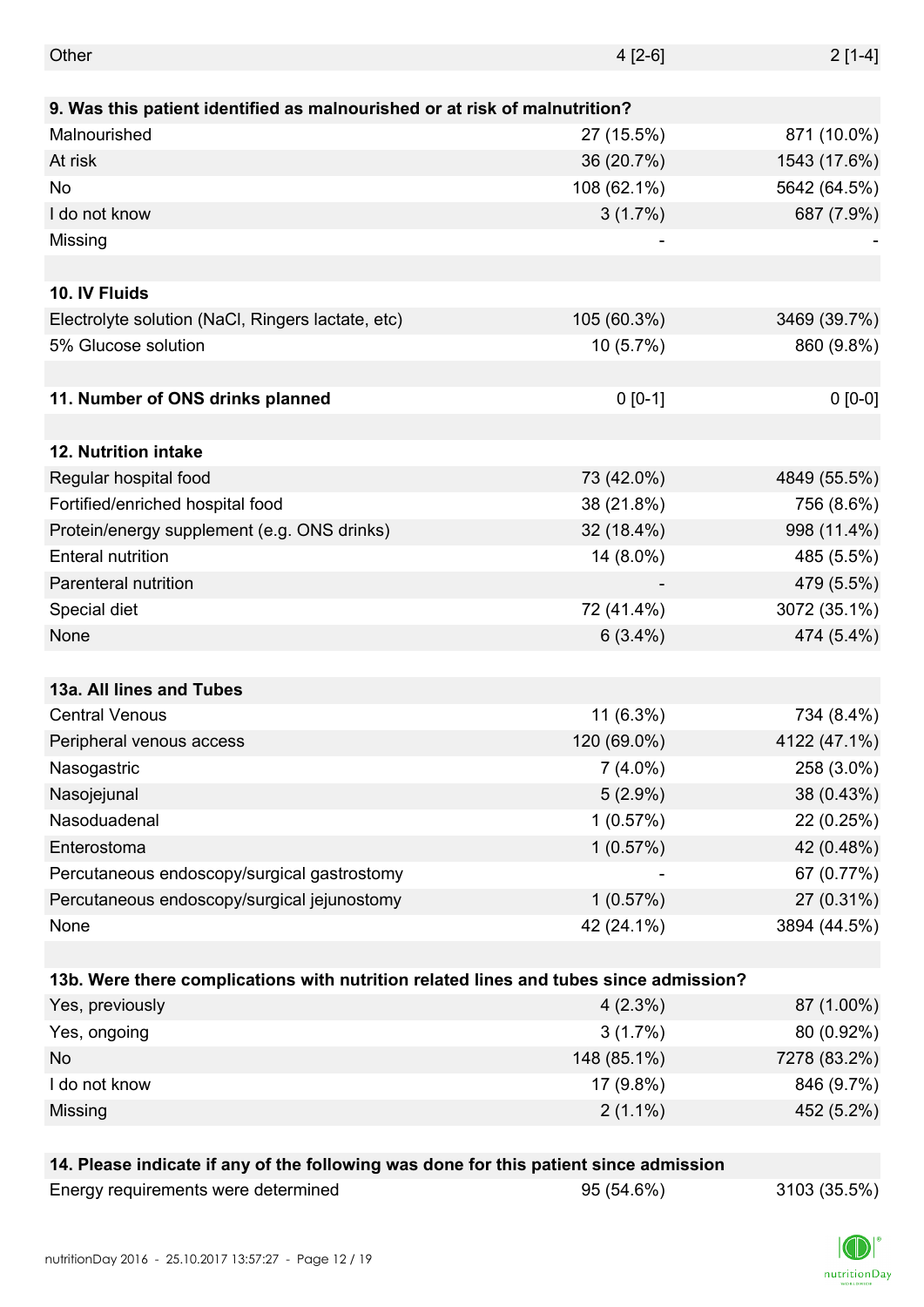| Protein requirements were determined                     | 83 (47.7%)  | 2765 (31.6%) |
|----------------------------------------------------------|-------------|--------------|
| Food/Nutrition intake was recorded in the patient record | 117 (67.2%) | 3893 (44.5%) |
| Nutrition treatment plan was developed                   | 149 (85.6%) | 3013 (34.5%) |
| Nutrition expert was consulted                           | 120 (69.0%) | 2890 (33.1%) |
| Malnutrition status is recorded in the patient record    | 107 (61.5%) | 2363 (27.0%) |
| None                                                     |             |              |
|                                                          |             |              |
| 15a. Energy goal                                         |             |              |
| $< 500$ kcal                                             |             | 268 (3.1%)   |
| 500-999 kcal                                             | 1(0.57%)    | 93 (1.1%)    |
| 1000-1499 kcal                                           | 13 (7.5%)   | 884 (10.1%)  |
| 1500-1999 kcal                                           | 46 (26.4%)  | 2574 (29.4%) |
| >=2000 kcal                                              | 62 (35.6%)  | 958 (11.0%)  |
| Not determined                                           | 43 (24.7%)  | 3200 (36.6%) |
| I do not know                                            | $9(5.2\%)$  | 730 (8.3%)   |
| Missing                                                  |             | 36 (0.41%)   |
|                                                          |             |              |
| 15b. Energy intake                                       |             |              |
| $< 500$ kcal                                             | $6(3.4\%)$  | 530 (6.1%)   |
| 500-999 kcal                                             | $9(5.2\%)$  | 483 (5.5%)   |
| 1000-1499 kcal                                           | 21 (12.1%)  | 1101 (12.6%) |
| 1500-1999 kcal                                           | 28 (16.1%)  | 1928 (22.1%) |
| >=2000 kcal                                              | 34 (19.5%)  | 584 (6.7%)   |
| Not determined                                           | 56 (32.2%)  | 2964 (33.9%) |
| I do not know                                            | 17 (9.8%)   | 1101 (12.6%) |
| Missing                                                  | 3(1.7%)     | 52 (0.59%)   |
|                                                          |             |              |
| 16. Since admission, this patient's health status has    |             |              |
| Improved                                                 | 99 (56.9%)  | 4436 (50.7%) |
| Deteriorated                                             | 14 (8.0%)   | 485 (5.5%)   |
| Remained the same                                        | 33 (19.0%)  | 2411 (27.6%) |
| This patient has just been admitted                      | 11 (6.3%)   | 555 (6.3%)   |
| I do not know                                            | 17 (9.8%)   | 856 (9.8%)   |
| Missing                                                  |             |              |
|                                                          |             |              |
| Length of hospital stay (days)                           | 17 [9-32]   | 12 [6-24]    |
|                                                          |             |              |
| <b>Outcome Code</b>                                      |             |              |
| 1= Still in the hospital                                 | $2(1.1\%)$  | 748 (8.6%)   |
| 2= Transferred to another hospital                       | $8(4.6\%)$  | 211 (2.4%)   |
| 3= Transferred to long term care                         |             | 360 (4.1%)   |
| 4= Rehabilitation                                        |             | 486 (5.6%)   |
| 5= Discharged home                                       | 130 (74.7%) | 6417 (73.4%) |
| 6= Death                                                 | 11 (6.3%)   | 260 (3.0%)   |

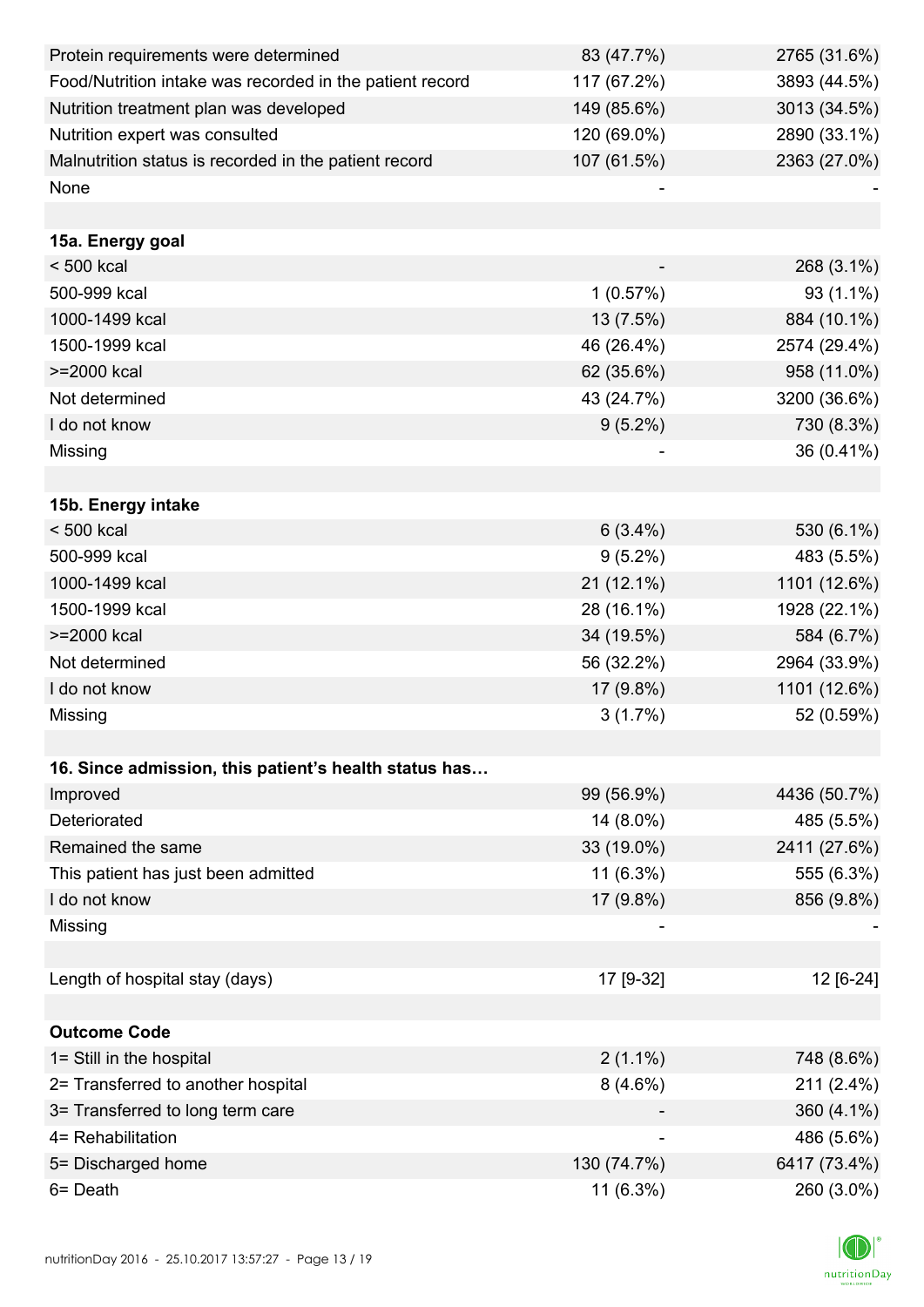| $7 =$ Others                         | $8(4.6\%)$ | $173(2.0\%)$ |
|--------------------------------------|------------|--------------|
| Missing                              | 15 (8.6%)  | 88 (1.0%)    |
|                                      |            |              |
| <b>Readmitted since ND</b>           |            |              |
| $1 = No$                             | 72 (48.3%) | 6055 (78.3%) |
| 2= Yes, same hospital planned        |            | 457 (5.9%)   |
| 3= Yes, same hospital unplanned      |            | 454 (5.9%)   |
| 4= Yes, different hospital planned   |            | 44 (0.57%)   |
| 5= Yes, different hospital unplanned |            | 44 (0.57%)   |
| 6= Unknown                           | -          | 299 (3.9%)   |
| Missing                              | 77 (51.7%) | 386 (5.0%)   |

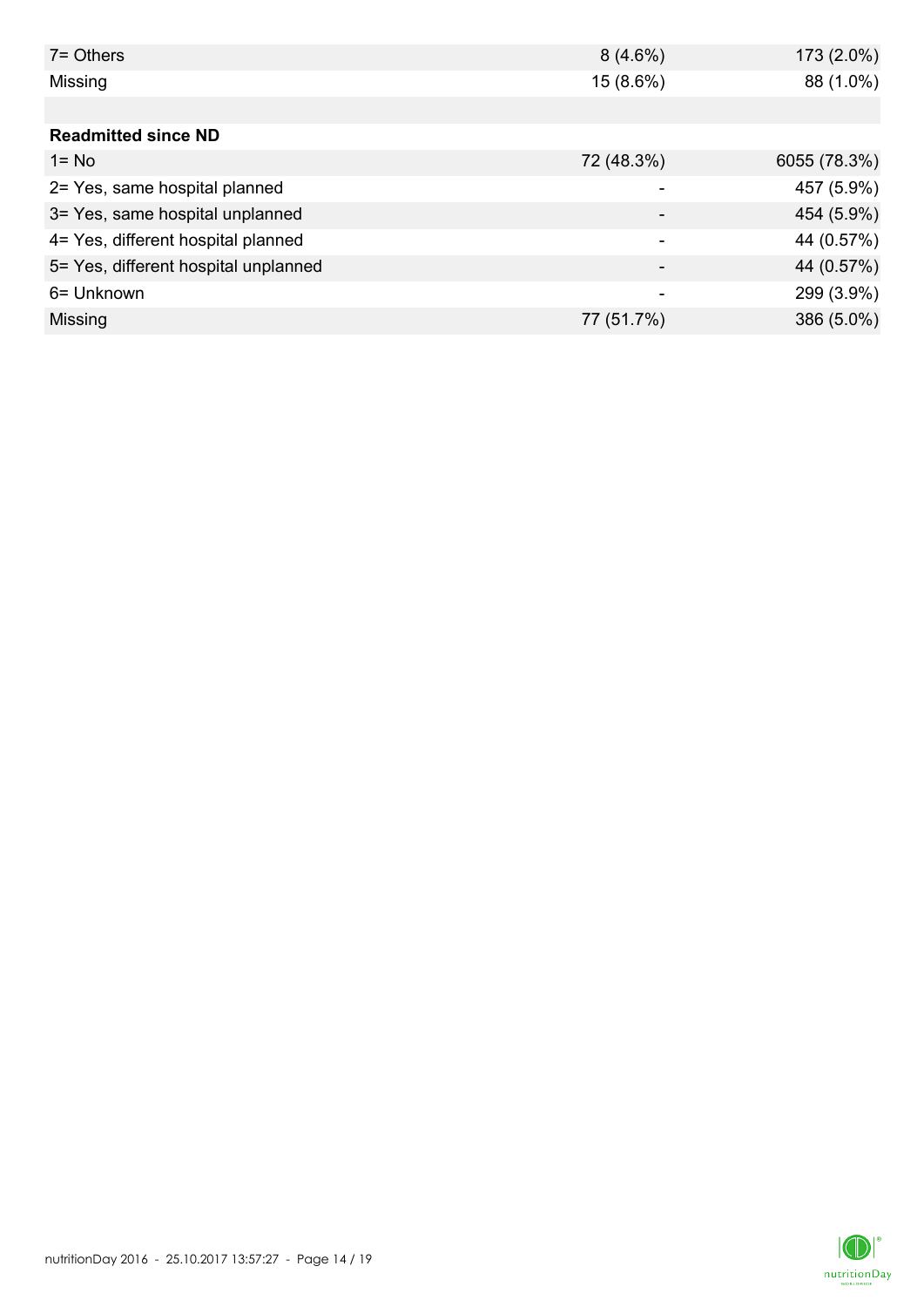|                                                                                   | <b>YOUR RESULTS</b> | <b>REFERENCE RESULTS</b> |
|-----------------------------------------------------------------------------------|---------------------|--------------------------|
|                                                                                   |                     |                          |
| 1. What are your typical dietary habits?                                          |                     |                          |
| No special dietary habits                                                         | 84 (48.6%)          | 5885 (69.8%)             |
| I am vegetarian                                                                   |                     | 142 (1.7%)               |
| I adhee to a vegan diet                                                           |                     | 50 (0.59%)               |
| I eat gluten-free diet                                                            | 1(0.58%)            | 73 (0.87%)               |
| I avoid added sugars                                                              | 15 (8.7%)           | 1290 (15.3%)             |
| I avoid carbohydrates                                                             | $9(5.2\%)$          | 477 (5.7%)               |
| I eat a low fat-diet                                                              | 27 (15.6%)          | 972 (11.5%)              |
| I am lactose intolerant                                                           | $2(1.2\%)$          | 328 (3.9%)               |
| Other special diet due to intolerances/allergies                                  | $2(1.2\%)$          | 171 (2.0%)               |
| Other                                                                             | 12 (6.9%)           | 603 (7.2%)               |
| No answer given                                                                   | 39 (22.5%)          | 162 (1.9%)               |
|                                                                                   |                     |                          |
| 2. Where did you live before your current hospital admission?                     |                     |                          |
| At home                                                                           | 127 (73.4%)         | 7497 (89.0%)             |
| In a nursing home or other live-in facility                                       | 1(0.58%)            | 287 (3.4%)               |
| I was transferred from another hospital                                           | 14 (8.1%)           | 418 (5.0%)               |
| Other                                                                             | 3(1.7%)             | 139 (1.6%)               |
| Missing                                                                           | 28 (16.2%)          | 87 (1.0%)                |
|                                                                                   |                     |                          |
| 3. In general, are you able to walk?                                              |                     |                          |
| Yes                                                                               | 107 (61.8%)         | 5392 (64.0%)             |
| Yes, with someone's help                                                          | 27 (15.6%)          | 899 (10.7%)              |
| Yes, independently using a cane, walker, or crutches                              | 14 (8.1%)           | 1107 (13.1%)             |
| No, I have a wheelchair                                                           | $2(1.2\%)$          | 355 (4.2%)               |
| No, I am bedridden                                                                | 21 (12.1%)          | 548 (6.5%)               |
| Missing                                                                           | $2(1.2\%)$          | 127 (1.5%)               |
|                                                                                   |                     |                          |
| 4. In general, how would you say your health is?                                  |                     |                          |
| Very good                                                                         | 20 (11.6%)          | 615 (7.3%)               |
| Good                                                                              | 64 (37.0%)          | 3078 (36.5%)             |
| Fair                                                                              | 52 (30.1%)          | 3196 (37.9%)             |
| Poor                                                                              | 25 (14.5%)          | 1144 (13.6%)             |
| Very poor                                                                         | 11 $(6.4\%)$        | 254 (3.0%)               |
| Missing                                                                           | 1(0.58%)            | 141 (1.7%)               |
| 5. Over the last 12 months prior to your current hospital admission approximately |                     |                          |
| how many times have you seen a doctor?                                            | $3[1-6]$            | 4 [2-10]                 |
| how many times have you been admitted to the                                      | $1[0-2]$            | $1[0-2]$                 |
|                                                                                   |                     |                          |

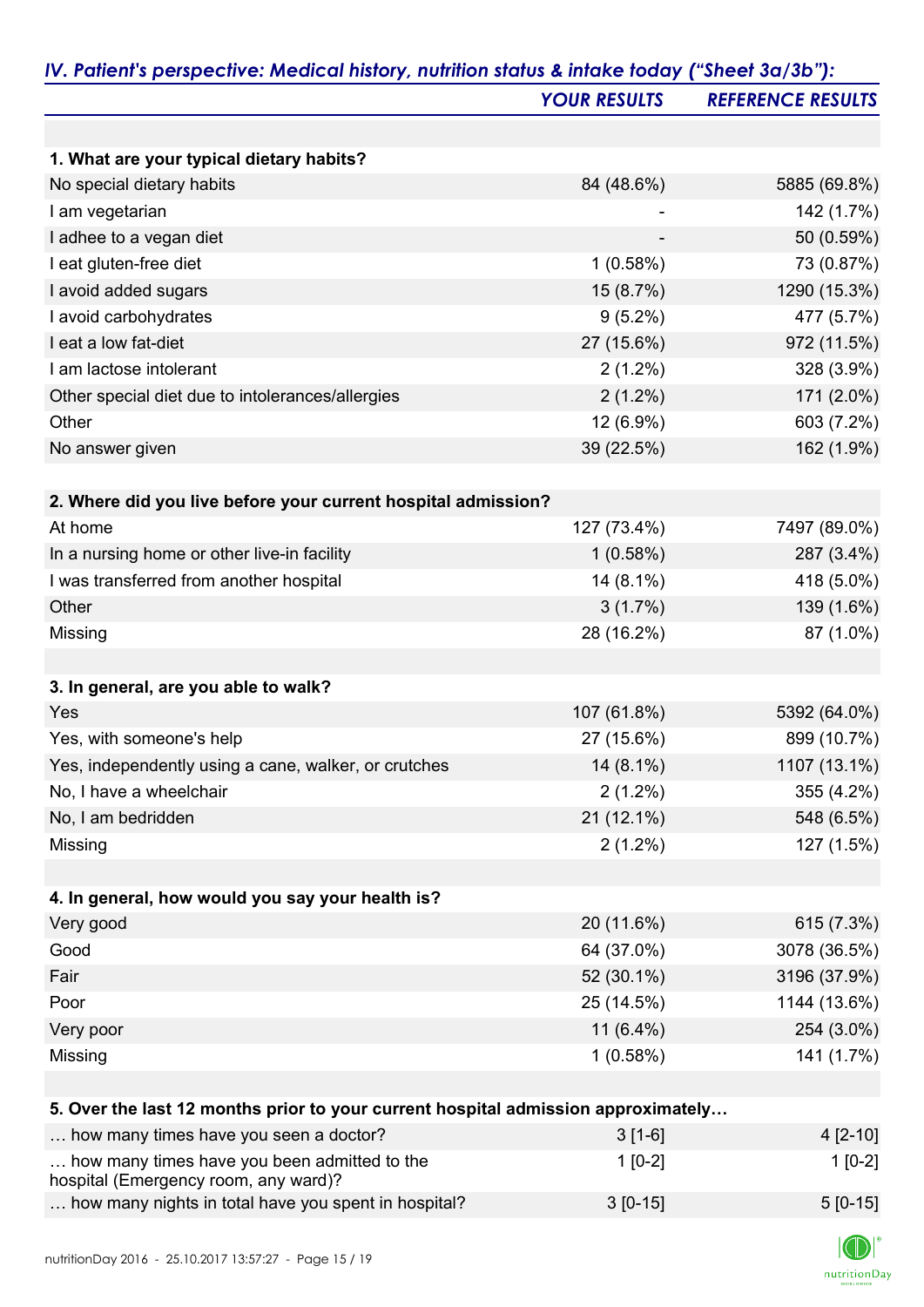| 6. How many different medications do you take routinely each day (prior to hospitalisation)? |              |              |
|----------------------------------------------------------------------------------------------|--------------|--------------|
| $1 - 2$                                                                                      | 32 (18.5%)   | 1638 (19.4%) |
| $3-5$                                                                                        | 59 (34.1%)   | 2272 (27.0%) |
| More than 5                                                                                  | 42 (24.3%)   | 2608 (30.9%) |
| None                                                                                         | 23 (13.3%)   | 1375 (16.3%) |
| I do not know                                                                                | 16 (9.2%)    | 429 (5.1%)   |
| Missing                                                                                      | 1(0.58%)     | 106 (1.3%)   |
|                                                                                              |              |              |
| 7. Do you have health insurance?                                                             |              |              |
| Yes, private insurance only                                                                  | 16 (9.2%)    | 1250 (14.8%) |
| Yes, public insurance only                                                                   | 95 (54.9%)   | 4213 (50.0%) |
| Yes, both                                                                                    | $9(5.2\%)$   | 1101 (13.1%) |
| None                                                                                         | 50 (28.9%)   | 1114 (13.2%) |
| I prefer not to answer                                                                       | 1(0.58%)     | 483 (5.7%)   |
| Missing                                                                                      | $2(1.2\%)$   | 267 (3.2%)   |
|                                                                                              |              |              |
| 8. What was your weight 5 years ago?                                                         | 74 [62-85]   | 70 [60-83]   |
| I do not know                                                                                | 17 (9.8%)    | 2268 (26.9%) |
|                                                                                              |              |              |
| 9a. Have you lost weight within the last 3 months?                                           |              |              |
| Yes, intentionally                                                                           | $8(4.6\%)$   | 795 (9.4%)   |
| Yes, unintentionally                                                                         | 91 (52.6%)   | 3179 (37.7%) |
| No, my weight stayed the same                                                                | 37 (21.4%)   | 2488 (29.5%) |
| No, I gained weight                                                                          | 21 (12.1%)   | 911 (10.8%)  |
| I do not know                                                                                | 11 $(6.4\%)$ | 856 (10.2%)  |
| Missing                                                                                      | $5(2.9\%)$   | 199 (2.4%)   |
|                                                                                              |              |              |
| 9b. If yes, how many kg did you lose?                                                        | $9[5-14]$    | $6[3-10]$    |
| I do not know                                                                                | 10 (10.1%)   | 672 (16.9%)  |
|                                                                                              |              |              |
| 10. Did you know about your hospitalisation two days                                         | 70 (41.2%)   | 3142 (39.1%) |
| before admission? (Yes)                                                                      |              |              |
|                                                                                              |              |              |
| 11. Please indicate if you                                                                   |              |              |
| were weighed at admission                                                                    | 110 (64.3%)  | 4710 (56.2%) |
| were informed about your nutrition status                                                    | 128 (75.7%)  | 2651 (32.0%) |
| were informed about nutrition care options                                                   | 136 (80.5%)  | 2341 (28.3%) |
| received special nutrition care                                                              | 127 (76.0%)  | 2232 (27.0%) |
|                                                                                              |              |              |
| 12. How well have you eaten in the week before you were admitted to the hospital?            |              |              |
| More than normal                                                                             | 14 (8.1%)    | 366 (4.4%)   |
| Normal                                                                                       | 87 (50.3%)   | 5184 (62.0%) |

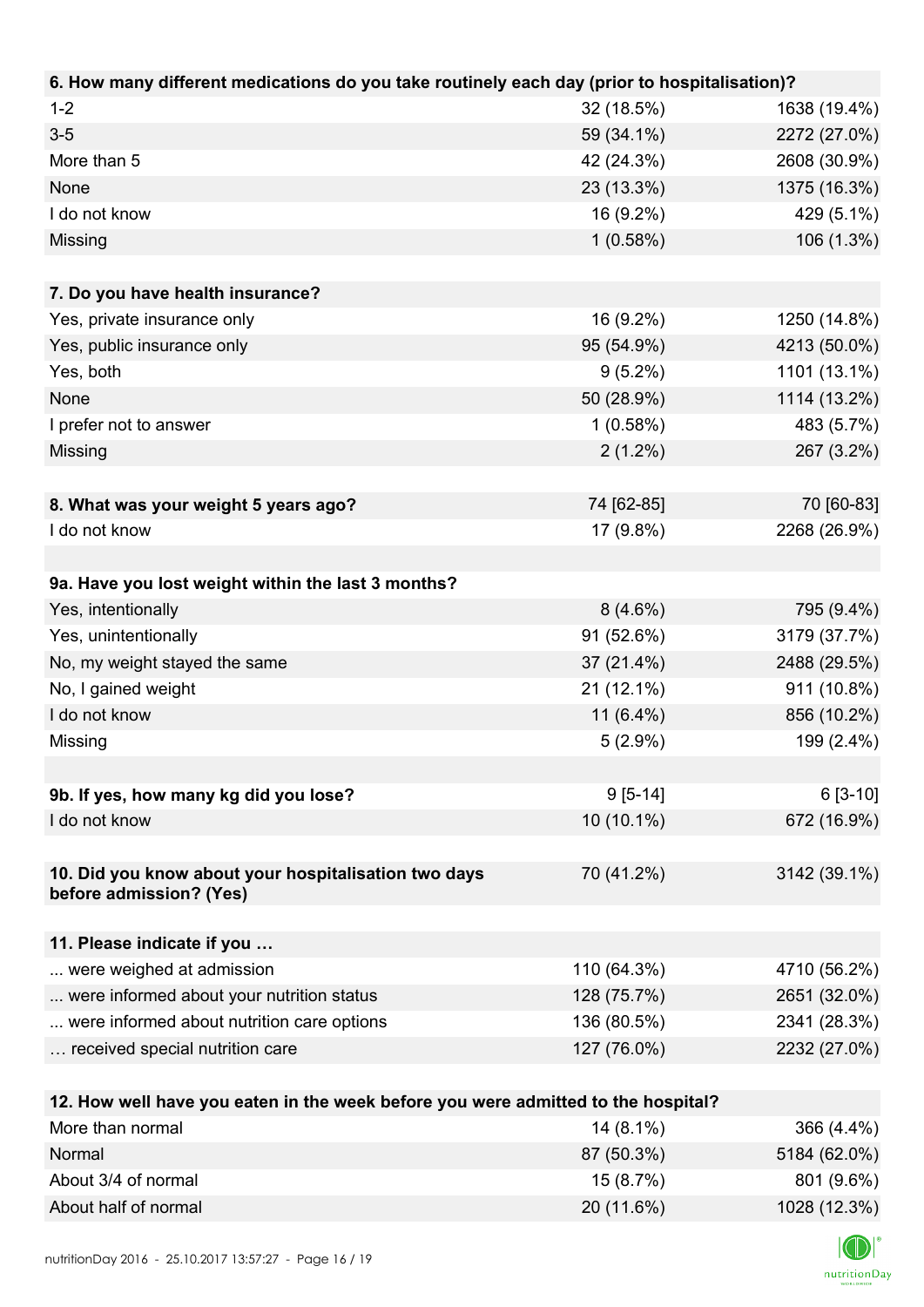| About a quarter to nearly nothing                                              | 32 (18.5%)  | 750 (9.0%)                |
|--------------------------------------------------------------------------------|-------------|---------------------------|
| I do not know                                                                  | 3(1.7%)     | 82 (0.98%)                |
| Missing                                                                        | $2(1.2\%)$  | 157 (1.9%)                |
|                                                                                |             |                           |
| 13. In general, how satisfied are you with the food at the hospital?           |             |                           |
| Very satisfied                                                                 | 91 (52.6%)  | 2303 (27.5%)              |
| Somewhat satisfied                                                             | 12 (6.9%)   | 2525 (30.2%)              |
| <b>Neutral</b>                                                                 | 15 (8.7%)   | 1669 (19.9%)              |
| <b>Dissatisfied</b>                                                            | 37 (21.4%)  | 652 (7.8%)                |
| Very dissatisfied                                                              | $7(4.0\%)$  | 252 (3.0%)                |
| I do not know                                                                  | 6(3.5%)     | 712 (8.5%)                |
| Missing                                                                        | $5(2.9\%)$  | 255 (3.0%)                |
|                                                                                |             |                           |
| 14. Did you get any help with eating TODAY?                                    |             |                           |
| Yes, from family or friends                                                    | 45 (26.0%)  | 910 (10.9%)               |
| Yes, from hospital staff                                                       | $5(2.9\%)$  | 544 (6.5%)                |
| No                                                                             | 118 (68.2%) | 6450 (77.1%)              |
| I do not know                                                                  | 1(0.58%)    | 107 (1.3%)                |
| Missing                                                                        | 4(2.3%)     | 357 (4.3%)                |
|                                                                                |             |                           |
| 15. Were you able to eat without interruption TODAY?<br>(Yes)                  | 128 (76.6%) | 5869 (74.5%)              |
|                                                                                |             |                           |
| 16a. Please indicate how much hospital food you ate for lunch or dinner TODAY: |             |                           |
| About all                                                                      | 72 (41.6%)  | 4051 (48.4%)              |
| 1/2                                                                            | 38 (22.0%)  | 1966 (23.5%)              |
| 1/4                                                                            | 37 (21.4%)  | 1005 (12.0%)              |
| Nothing                                                                        | 20 (11.6%)  | 975 (11.7%)               |
| Missing                                                                        | 6(3.5%)     | 371 (4.4%)                |
|                                                                                |             |                           |
| 16b. The portion size of the meal I ordered TODAY was                          |             |                           |
| Standard                                                                       | 125 (72.3%) | 5388 (64.4%)              |
| Smaller                                                                        | 13 (7.5%)   | 778 (9.3%)                |
| Larger                                                                         | $5(2.9\%)$  | 328 (3.9%)                |
| I do not know                                                                  | $7(4.0\%)$  | 848 (10.1%)               |
| Missing                                                                        | 23 (13.3%)  | 1026 (12.3%)              |
|                                                                                |             |                           |
|                                                                                |             |                           |
| 17. If you did not eat everything of your meal, please tell us why:            |             |                           |
| I did not like the type of food offered                                        | 11 (11.6%)  | 570 (14.4%)               |
| I did not like the smell/taste of the food                                     | 6(6.3%)     | 443 (11.2%)               |
| The food did not fit my cultural/religious preferences                         | $1(1.1\%)$  | 47 (1.2%)                 |
| The food was too hot                                                           |             | 14 (0.35%)                |
| The food was too cold                                                          | $5(5.3\%)$  | 86 (2.2%)                 |
| Due to food allergy/intolerance<br>I was not hungry at that time               | 10 (10.5%)  | 25 (0.63%)<br>672 (17.0%) |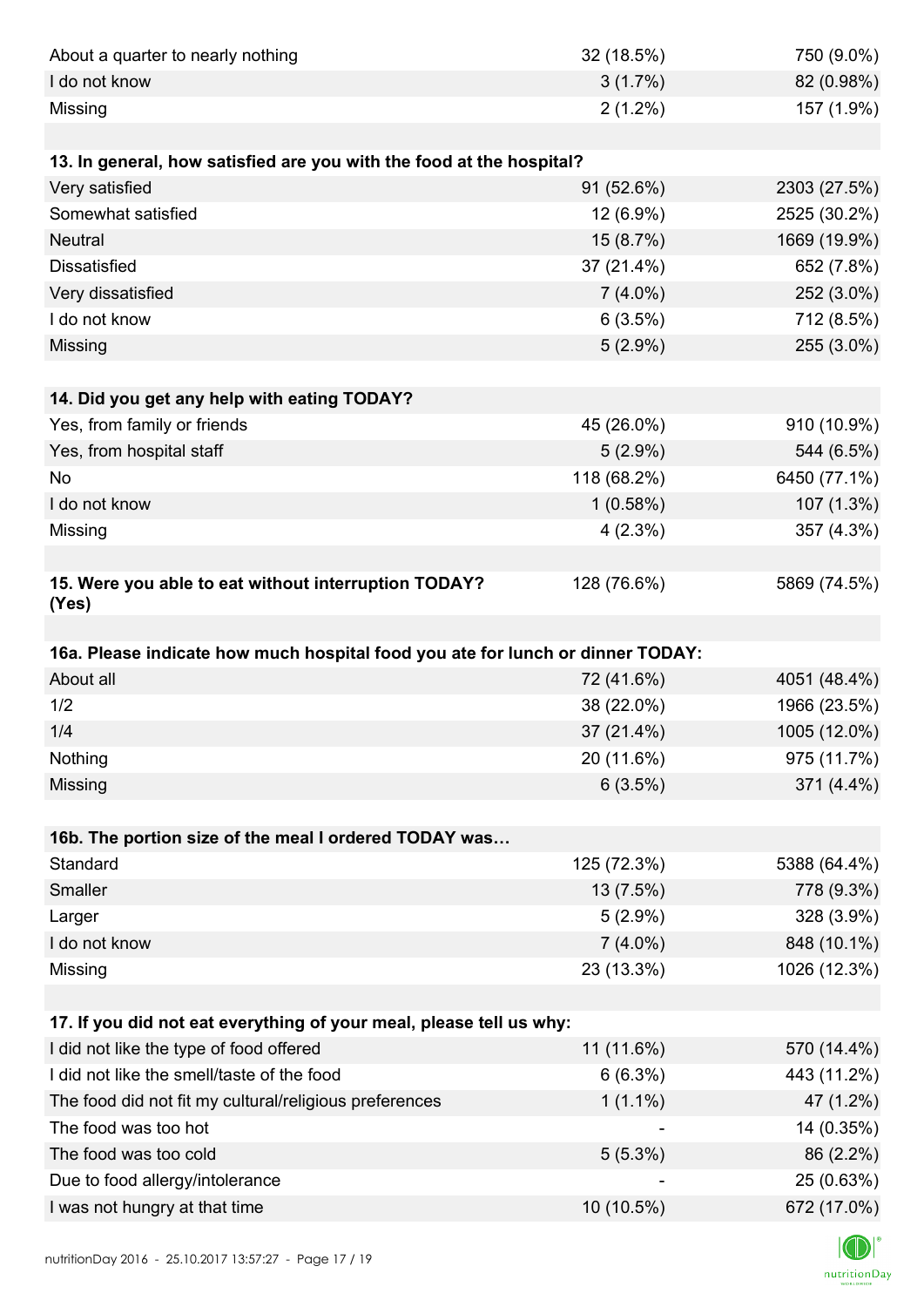| I do not have my usual appetite                                                      | 31 (32.6%)  | 1114 (28.2%) |
|--------------------------------------------------------------------------------------|-------------|--------------|
| I have problems chewing/swallowing                                                   | 6(6.3%)     | 225 (5.7%)   |
| I normally eat less than what was served                                             | $5(5.3\%)$  | 428 (10.8%)  |
| I had nausea/vomiting                                                                | 11 (11.6%)  | 327 (8.3%)   |
| I was too tired                                                                      | $5(5.3\%)$  | 219 (5.5%)   |
| I cannot eat without help                                                            | $3(3.2\%)$  | 68 (1.7%)    |
| I was not allowed to eat                                                             | 6(6.3%)     | 449 (11.4%)  |
| I had an exam, surgery, or test and missed my meal                                   | $5(5.3\%)$  | 234 (5.9%)   |
| I did not get requested food                                                         | $1(1.1\%)$  | 53 (1.3%)    |
| No answer given                                                                      | 22 (23.2%)  | 481 (12.2%)  |
|                                                                                      |             |              |
| 18. Enter the number of glasses/cups of the drinks you consumed in the last 24 hours |             |              |
| Water                                                                                | $1[1-3]$    | $3[2-5]$     |
| Tea                                                                                  | $1[1-1]$    | $1[0-2]$     |
| Coffee                                                                               | $1[1-2]$    | $1[0-2]$     |
| <b>Milk</b>                                                                          | $1[1-2]$    | $1[0-1]$     |
| Fruit juice                                                                          | $1[1-2]$    | $1[0-2]$     |
| Soft drinks                                                                          | $1[0-1]$    | $0[0-1]$     |
| <b>Nutrition drink</b>                                                               | $1[0-1]$    | $0 [0-1]$    |
| Other                                                                                | $0 [0-0]$   | $0 [0-1]$    |
|                                                                                      |             |              |
| 19a. Did you eat any food apart from hospital food                                   | 55 (34.0%)  | 2048 (26.7%) |
| <b>TODAY?</b>                                                                        |             |              |
| 19b. If yes, what did you eat?                                                       |             |              |
| Sweet snacks                                                                         | 10 (18.2%)  | 501 (24.5%)  |
| Salty snacks                                                                         | 11 (20.0%)  | 273 (13.3%)  |
| Homemade food                                                                        | $3(5.5\%)$  | 302 (14.7%)  |
| Fruits                                                                               | 28 (50.9%)  | 724 (35.4%)  |
| Dairy products                                                                       | $3(5.5\%)$  | 212 (10.4%)  |
| Food delivered/restaurant                                                            | 4(7.3%)     | 84 (4.1%)    |
| Sandwich                                                                             | $9(16.4\%)$ | 139 (6.8%)   |
| Other                                                                                | 7(12.7%)    | 400 (19.5%)  |
|                                                                                      |             |              |
| 20. How has your food intake changed since your hospital admission?                  |             |              |
| Increased                                                                            | 45 (26.0%)  | 1138 (13.6%) |
| Decreased                                                                            | 55 (31.8%)  | 2694 (32.2%) |
| Stayed the same                                                                      | 60 (34.7%)  | 3504 (41.9%) |
| I do not know                                                                        | $7(4.0\%)$  | 582 (7.0%)   |
| Missing                                                                              | 6(3.5%)     | 450 (5.4%)   |
|                                                                                      |             |              |
| 21. TODAY I feel                                                                     |             |              |
| Stronger than at admission                                                           | 91 (52.6%)  | 3635 (43.4%) |
| Weaker than at admission                                                             | 41 (23.7%)  | 1458 (17.4%) |
| Same as at admission                                                                 | 29 (16.8%)  | 2363 (28.2%) |
|                                                                                      |             |              |